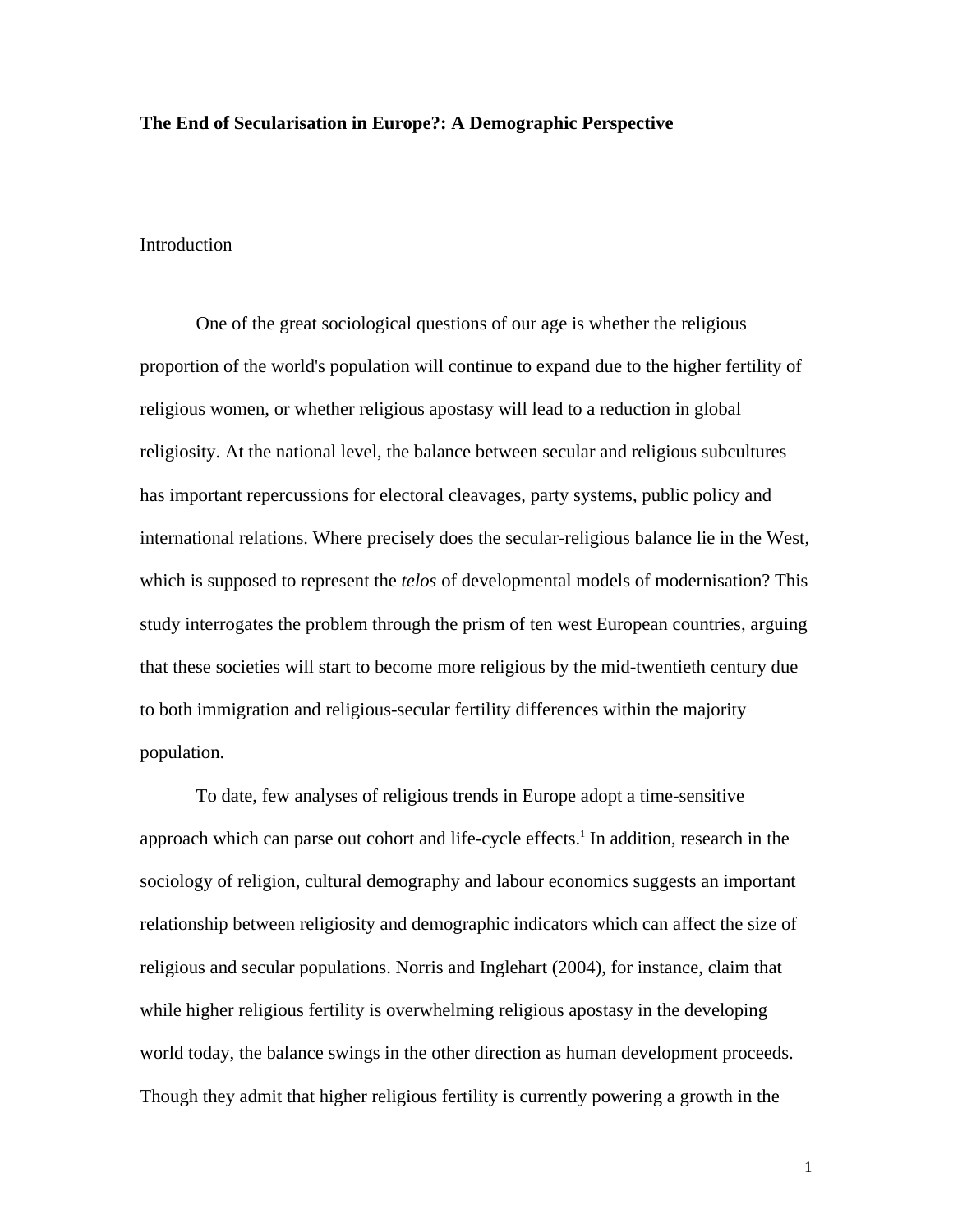proportion of the world that is religious, they claim that, once begun, the secularisation process 'does not reverse itself', with religiosity surviving in advanced societies principally among those with lower levels of human development. (Norris and Inglehart 2004: 54)

However, this demographic theory of secularisation has not been systematically tested with individual-level data - even in the developed world where time series data is available. Moreover, research which uses inputs from models of past behaviour to make demographic projections of future secularisation scenarios is missing for western Europe. Finally, we know almost nothing about the degree to which the children of immigrants to Europe - particularly Muslims - retain their religiosity. This article attempts to fill these lacunae in the literature and map their theoretical significance.

## The Secularization Debate

 The singular event which historians use to demarcate the modern era, the French Revolution, was defined by its rejection of religious authority. Since then, secularisation and modernisation have been intimately linked in the minds of many. All three 'founding fathers' of sociological theory - Marx, Weber and Durkheim - cast a narrative of modernisation in which religion was an inevitable casualty of advancing rationality. For Marx, under the pressure of industrial capitalism and science, 'solid' religious certainties would 'melt into air', profaning the sacred public sphere. (Marx 1973: 70-71) Max Weber spoke of the advance of 'disenchantment' as the acids of scientific modernity and bureaucratisation shrink the scope for religious explanations and supernatural beliefs. (Weber 1948: 155) Finally, Emile Durkheim, drawing on classical and Spencerian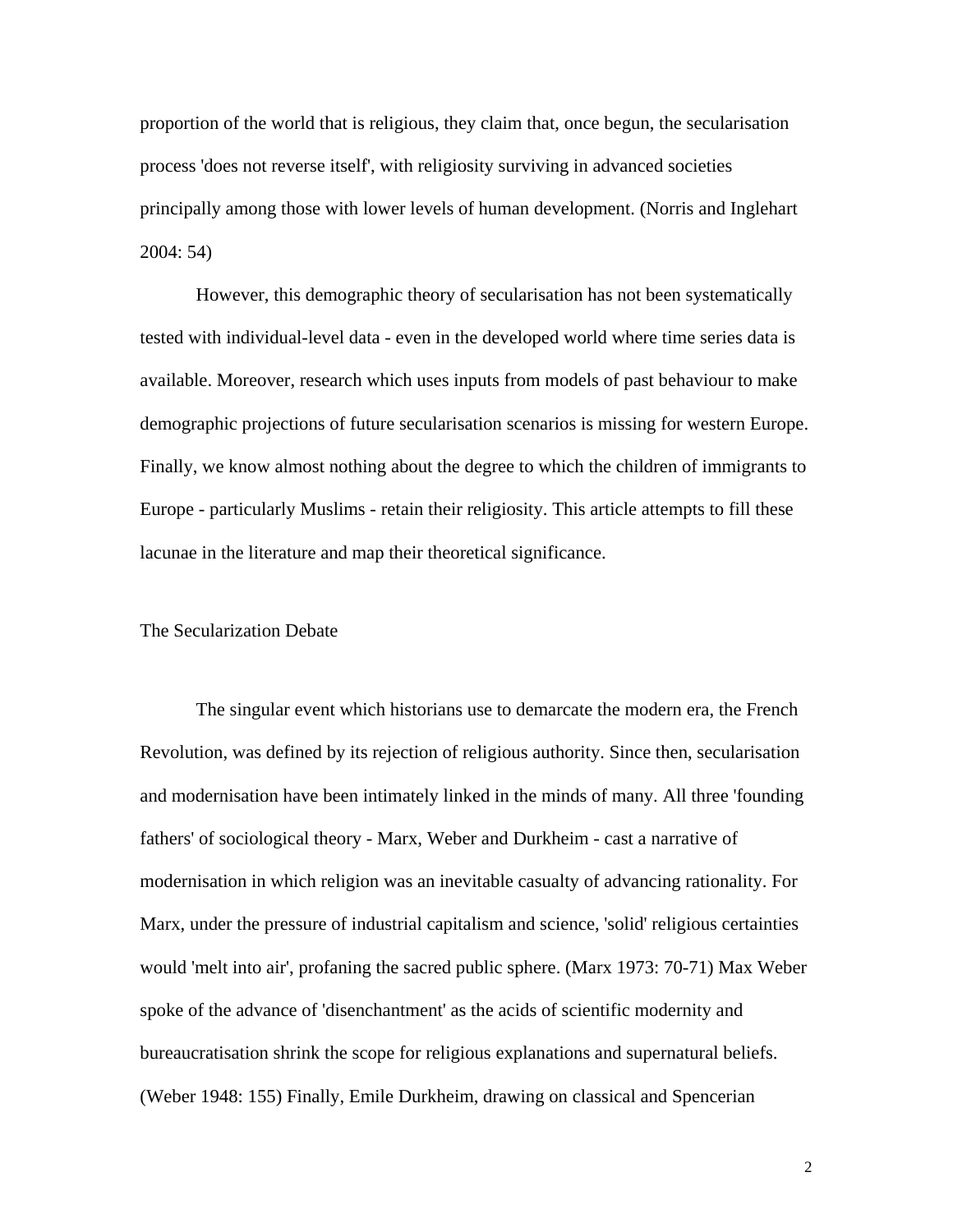thought, proposed a theory of structural differentiation and moral evolution whereby the role of religious expertise is confined to an ever shrinking sphere. Increasingly, as in France after the Revolution, society worships itself rather than a supernatural deity. (Durkheim 1995, [1893] 1984, ch. VI)

 More recently, Steve Bruce has synthesised the work of previous modernisation theorists like Ernest Gellner and David Martin to argue for the irreversibility of secularisation in modern society. Social differentiation drives a relativism that leads to a constricting sphere of influence for religion in both public and private. (Bruce 2002: 2- 43, 1998: 5-7, 15) Exceptions to this rule are found only in cases where religion acquires a this-worldly role, principally as a vector for ethnic or nationalist resistance - as in Poland under communism or in divided societies like Northern Ireland - or as a site of social integration during periods of rapid social dislocation, as with rural-urban migration. (Bruce 1998: 19-21) This argument is also made - albeit in a different way by Anthony Giddens, who suggests that detraditionalisation involves the replacement of religious forms of expertise by scientists and their technological 'expert systems'. The work of Pippa Norris and Ron Inglehart dovetails with that of Bruce, and especially Giddens. They claim that rising material wealth and political stability reduce the ontological insecurities that drive religiosity. (Norris and Inglehart 2004) However, while Giddens foresees a 'return of the repressed' in response to high modernity's inability to address the ultimate questions of human existence, Norris and Inglehart tie religion's appeal exclusively to its ability to dispel insecurity, and thereby predict its obsolescence. (Giddens 1991: 194-5, 207-8)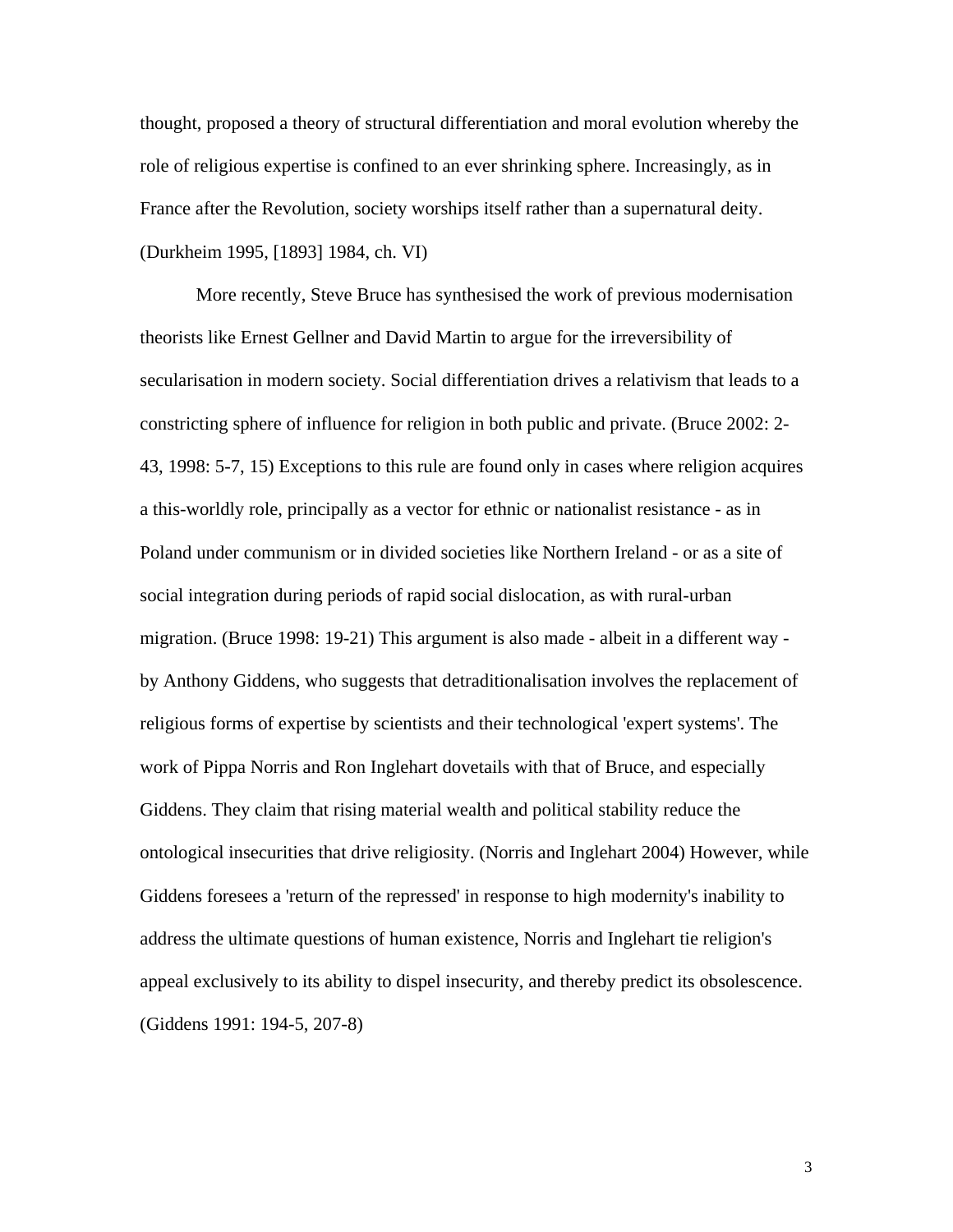Whereas much of the work on secularisation stems from the European context where declining religious attendance and/or belief seems more apparent, some largely US-based researchers take a different view. The so-called 'supply-side' or religious market model is methodologically individualist and focuses on the supply of religious services in contrast to the secularisation theorists' concentration on social structures and changes in individuals' demand for religion. Supply-side theories contend that a major reason for the lack of religious vitality in much of Europe stems from the dominance of state religions, which restrict competition in the religious marketplace and produce inefficient religious monopolists who fail to create religious demand. This is in marked contrast to the United States, where the early separation of church and state led to a freer market in religious provision which could cater to a wider variety of spiritual demands as well as providing the non-spiritual 'selective incentives' which often help to attract people to places of worship. While religious attendance remains low in Europe, they contend that religious beliefs there show a high degree of vibrancy. Advocates of the supply-side perspective maintain that the disjuncture between beliefs and practice is a result of a lax religious establishment failing to serve consumer demand within an over-regulated religious market. (Stark and Iannaccone 1994; Stark & Finke 2000: 57-79)

 Recent research which tests these competing theories using European data suggests that the secularisation approach provides a more convincing explanation than supply-side theories. (Voas, Olson and Crockett 2002) Halman and Draulans (2006: 278) for instance, find no support for the supply-side postulate that greater religious diversity is linked to higher levels of religious belief or practice. Instead, the reverse seems to be the case. Using national-level data for a global set of countries, McCleary and Barro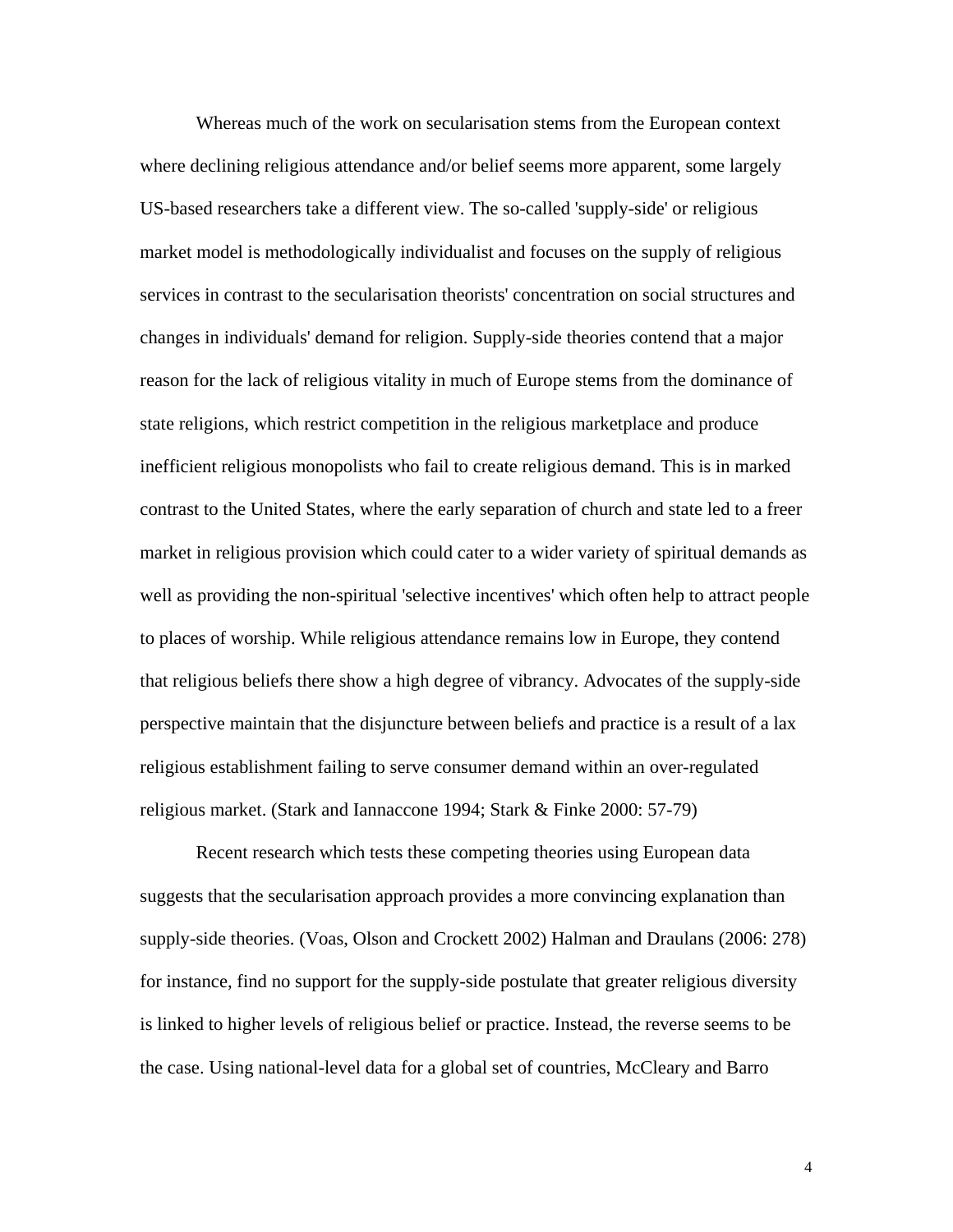(2006) found that attempts by the state to regulate religious markets (a practice often associated with communism) does lower religiosity, but the promotion of official religions by the state actually increases religious participation - possibly because of the additional resources flowing to organised religion. Pluralism seems to have a mixed effect on religiosity. Meanwhile, recent analyses of European survey data find a consistent pattern of religious decline encompassing participation (attendance), belief and affiliation. (Voas and Crockett 2005; Norris and Inglehart 2004, ch. 3)

 In response, some theorists propose that the story is more complex than a linear theory of secularisation would allow, with trends varying between countries and with different trajectories depending on whether the variable of interest is religious practice, religious belief, religious traditionalism or religious affiliation. Andrew Greeley, using data from the International Social Survey Programme (ISSP) religion modules contends that the religious situation in Europe defies any unitary process like secularisation. (Greeley 2002) Grace Davie, drawing on the recent European Values Survey (EVS), finds diverse religious pathways, but also a regularity of 'believing without belonging' in many European countries. She even avers that the data often show religious belief varying *inversely* with religious practice. (Davie 1994, 2002: 4-8)

## Demographic Aspects of Religion

 Much of the research on the sociology of religion has focused on religion as a social phenomenon whose rise or decline depends upon the conscious choices of individuals within changing structural contexts. However, it is apparent that even in the absence of socially-inspired revivals/declines of religion, the degree of religiosity in a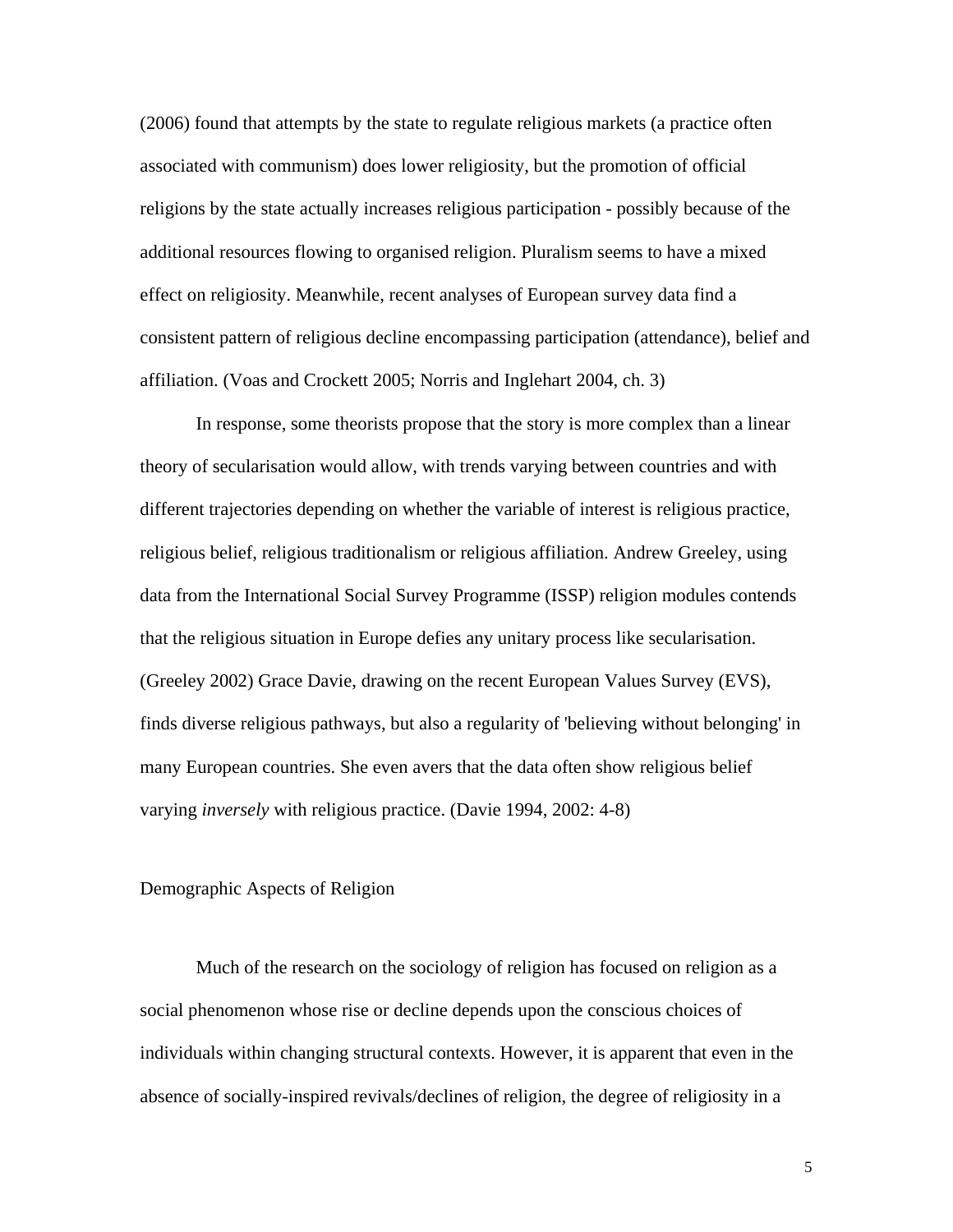society can fluctuate. The chief non-social mechanism of change is demography. If we consider 'the religious' as a population affected not only by assimilation/dissimilation into the secular population but by migration, fertility and mortality, we arrive at a more multivalent picture. David Voas is one sociologist who has urged that greater attention be paid to the use of demographic methods in the study of religion. 'People enter, exit, and move within religion,' he remarks, 'just as they are born, will die, and migrate, in life'. (Voas 2003: 94) For Michael Hout, 'demography helps shape the religious landscape … The combination of differing demography and stable intergenerational religious socialization would be sufficient to equalize or even reverse the relative sizes of the religions.' (Hout 2003: 79-80).'Silent' demographic effects can be profound in the longterm. For example, Rodney Stark shows how early Christians' favourable fertility and mortality rates as compared to Hellenistic pagans helped to fuel a 40 percent growth rate in the Christian population of the Roman Empire over several centuries. This gave rise to a population increase from 40 converts in 30 A.D. to 6 million by the year 300 leading to a 'tipping point' which helped Christianity become institutionalised within the Empire. (Stark 1996) Currently, many Islamic parts of what was once the Roman Empire have seen major declines in their Christian and Jewish populations due to emigration, lower fertility and mixed marriages. (Fargues 2001)

 Those who study the religious marketplace in the United States have been impressed by the extent to which denominations have grown through migration and fertility advantage. Sherkat (2001), for example, finds that American Catholics have been able to offset large net losses to other denominations through gains arising from (largely) Hispanic-Catholic immigrants and their higher fertility. Fertility differentials can also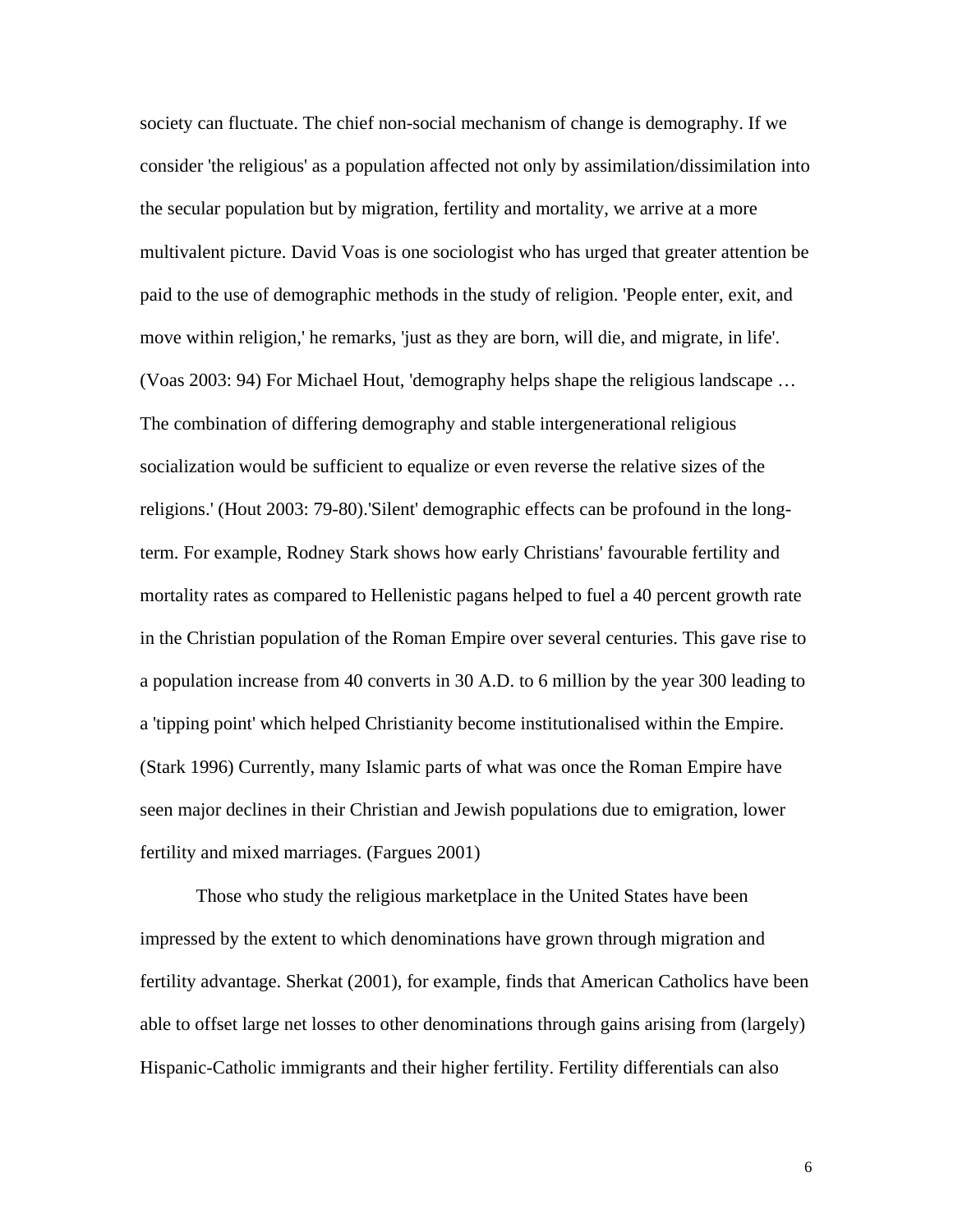play a key role - especially in the long term. Mormons, once a very small sect, now equal or surpass Jews among post-1945 birth cohorts due to their fertility advantage over Jews and other denominations. (Sherkat 2001: 1472-4) Conservative Protestants, a much larger group than the Mormons, also benefit from relatively high fertility. Using the General Social Survey, Roof and McKinney (1987) noted that Southern Baptists had roughly twice the fertility of Jews and secular (unaffiliated) Americans. A recent article extends this finding by showing that three-quarters of the growth of conservative Protestant denominations is due to fertility rather than conversion. (Hout, Greeley and Wilde 2001) This has powered the growth of the religious right and increased the base of the Republican party. Indeed, a recent article demonstrates the extremely significant and robust correlation between non-Hispanic white fertility patterns and the Republican vote especially in 2004. States whose white population tends to be liberal and postmaterialist have lower fertility - as per 'second demographic transition' theory (SDT) - and a lower pro-Bush vote share. (Lesthaeghe and Neidert 2005)

 In Europe, there has been less attention paid to fertility differences between denominations. However, the growth of the European Muslim population through immigration is a trend that is widely acknowledged. (Buijs and Rath 2006) Several studies have discovered that immigrants to Europe tend to be more religious than the host population and - especially if Muslim - tend to retain their religiosity. (van Tubergen 2006) Though some indicators point to religious decline toward the host society mean, other trends suggest that immigrants become more, rather than less, religious the longer they reside in the host society. (van Tubergen 2007) Austria is one of the few European countries to collect religious data on their census. A recent attempt to project Austria's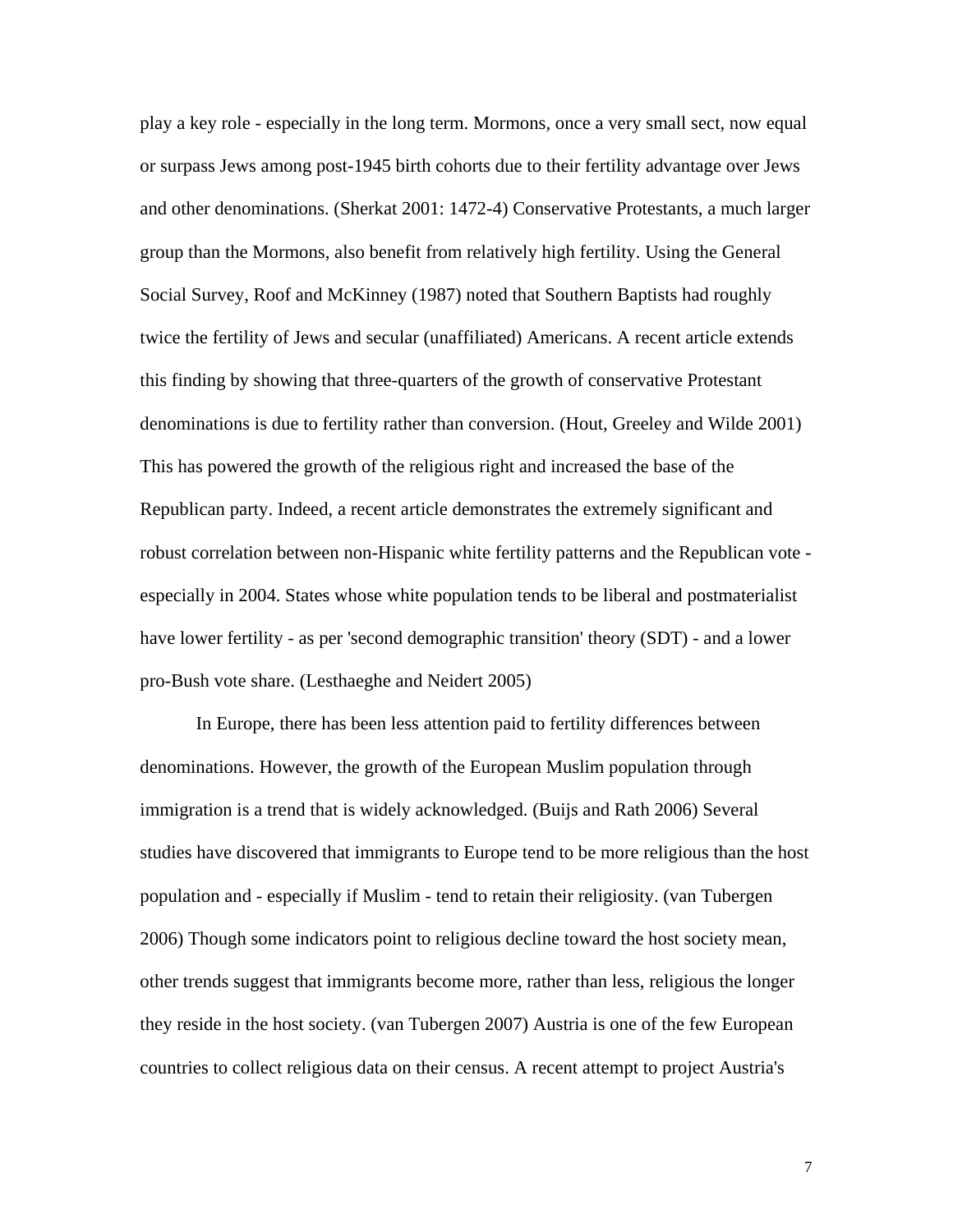population to 2051 found that a combination of higher fertility and immigration will increase the proportion of Muslims (excluding apostates) in the country from 4.6 percent of the population in 2001 to between 14 and 26 percent by 2051. Certainly the secular/unaffiliated population increased from 4 percent in 1981 to 10 percent in 2001, and is projected to grow in the near future. However, the secular population in Austria has a total fertility rate (TFR) of just .86 children per couple, limiting its long-term growth potential. This means that in the event that secularisation ceases - to say nothing of religious revival - the secular population will peak and begin to decline as early as 2021. (Goujon et al. 2006: 24) All of which suggests that secularisation may fail even if the secularisation thesis is correct. This article will thereby test the hypothesis that *a combination of higher religious fertility and immigration will lead to a growth in the religious population (defined in terms of belief) of the most secular nations of Europe that exceeds the net loss of communicants through religious apostasy*.

## Data and Methods

 In order to test this hypothesis, we draw upon data from several sources. These include the EVS of 1981, 1990 and 1999-2000 and the second wave European Social Survey (ESS) of 2004. We use these datasets because of their time-series dimension and the fact that they ask the same (or similar) questions on religiosity and fertility. The study is limited to ten west European countries, as these are the only cases that were sampled across all specified waves of the EVS on our variables of interest. Germany was dropped because of the difficulties of pre and post-Unification data collation. Second wave ESS data was used because, unlike wave 1, this dataset has a fertility measure and enabled us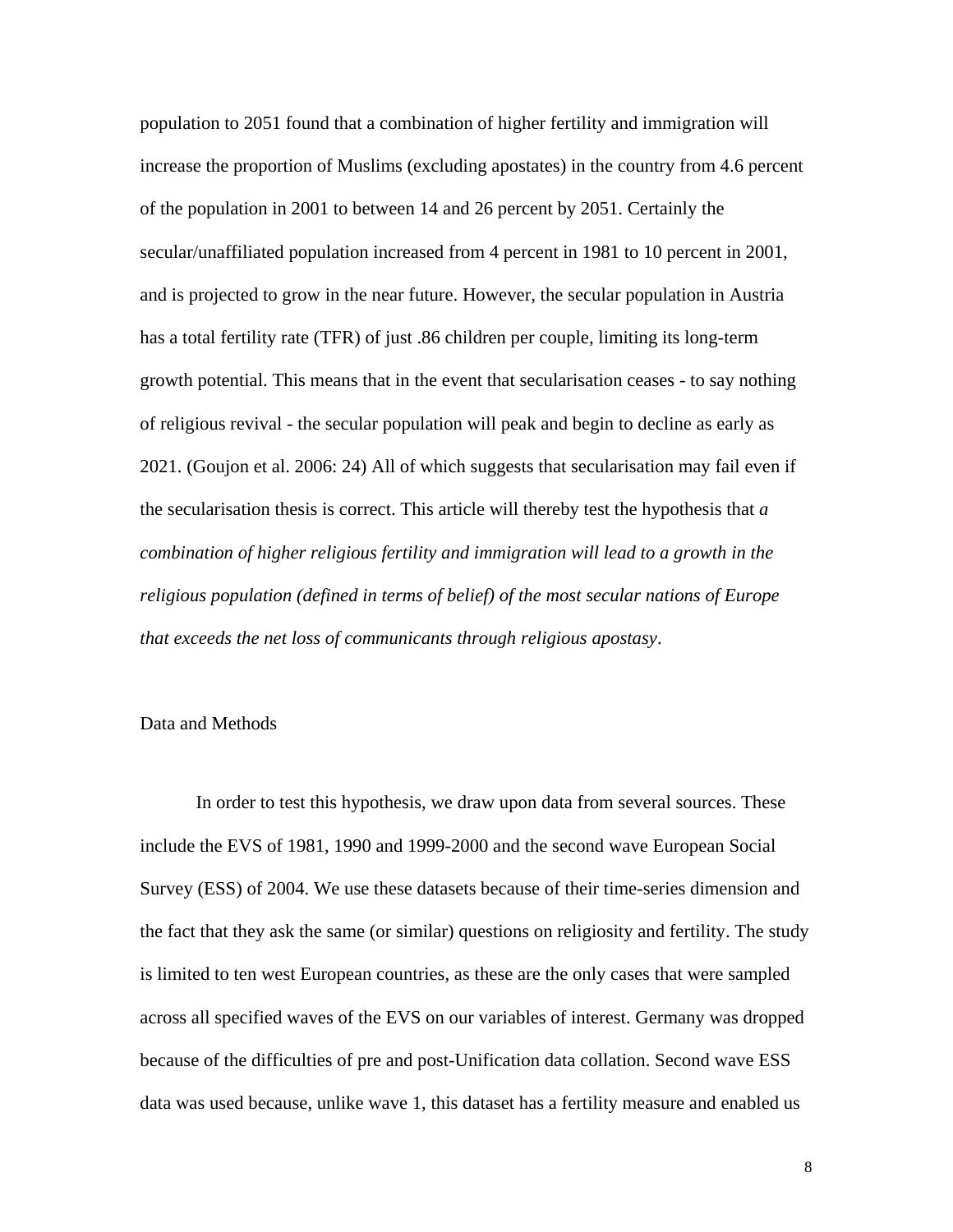to match countries with the EVS. We will also be using three surveys of ethnic minorities in the United Kingdom to probe the phenomenon of second-generation immigrant religiosity: the Fourth National Survey of Ethnic Minorities, 1993-1994 (Berthoud et. al 1997), and the 2001 and 2003 waves of the UK Citizenship Survey (Home Office 2003; Office for National Statistics and Home Office 2005).

Rather than use weights to account for variations in the relative samples of different countries, we have opted to create a standardised west European dataset with a fixed ratio of cases between countries. The desire to maximise the number of countries and cases subject to the strictures of attaining a uniform time-series dataset has resulted in the geographic apportionment within Europe shown in table 1 for all datasets for the period 1981-2004.

# [Table 1 here]

This is clearly not a proportional representation of western Europe and should not be interpreted as such. Nonetheless, while the dataset features a strong Scandinavian dimension, it also contains a range of cases including late-developing Catholic (Spain, Ireland) as well as mixed-faith (Holland, Britain) societies. Though some geographic representativeness is sacrificed, the dataset provides a critical time-series dimension which is missing from most individual-level studies. Finally, all multivariate analyses use Stata 7.0. It is also worth mentioning that survey data is not equivalent to a complete sample, as with a church census, and that the four survey events leave the dataset open to being influenced by period effects in any given survey year.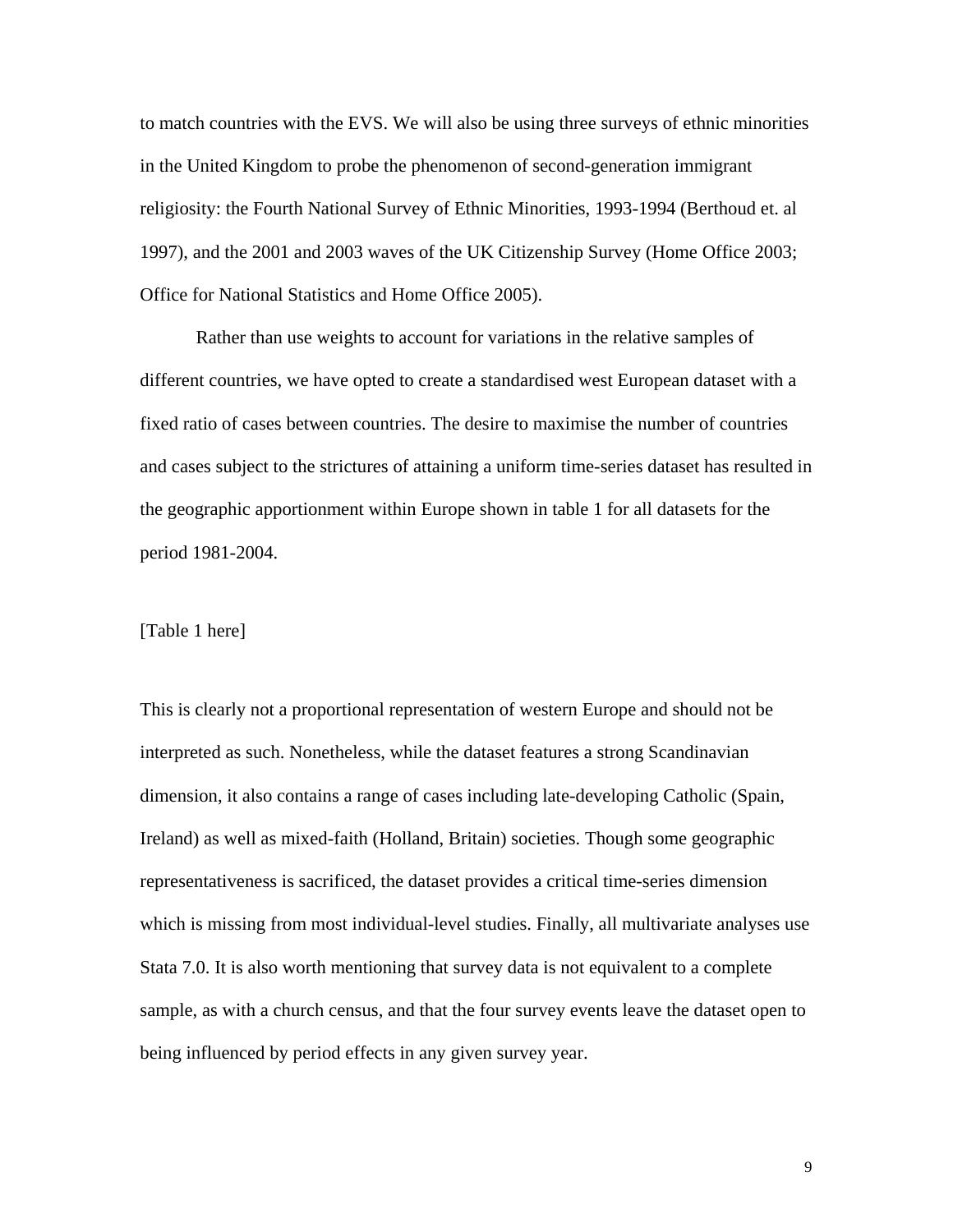## Results

 Our first task is to establish whether secularisation has indeed occurred in these countries. The standard WVS/EVS question on religious attendance for 1981, 1990 and 2000 asks 'Apart from weddings, funerals and christenings, about how often do you attend religious services these days?' The EVS allows for a seven-category response to this question. This was transformed into a dummy variable for tabulation purposes. This was coded to distinguish between those who attended weekly or more and the rest, i.e. those who attended monthly or less. The ESS adopted the exact same question, so coding strategy is identical. The results are presented in figure 1 for ten-year cohorts. Notice that there is a pronounced pattern of declining religious attendance as we move from the earliest to most recent birth cohorts. The only exception to this trend is the earliest (pre-1915) cohort. Also evident is the lack of any life-cycle pattern whereby respondents begin to attend as they get older: the four wave lines do not shift upwards in chronological order. The vertical pattern almost certainly owes more to period effects and differences in survey methodology than anything else. This confirms some of the findings of secularisation theory, which argues that religious attendance falls across generations and does not revive as one ages through the life course.

## **Figure 1.**

[Figure 1 here]

Source: EVS 1981, 1990, 1999-2000 & ESS 2004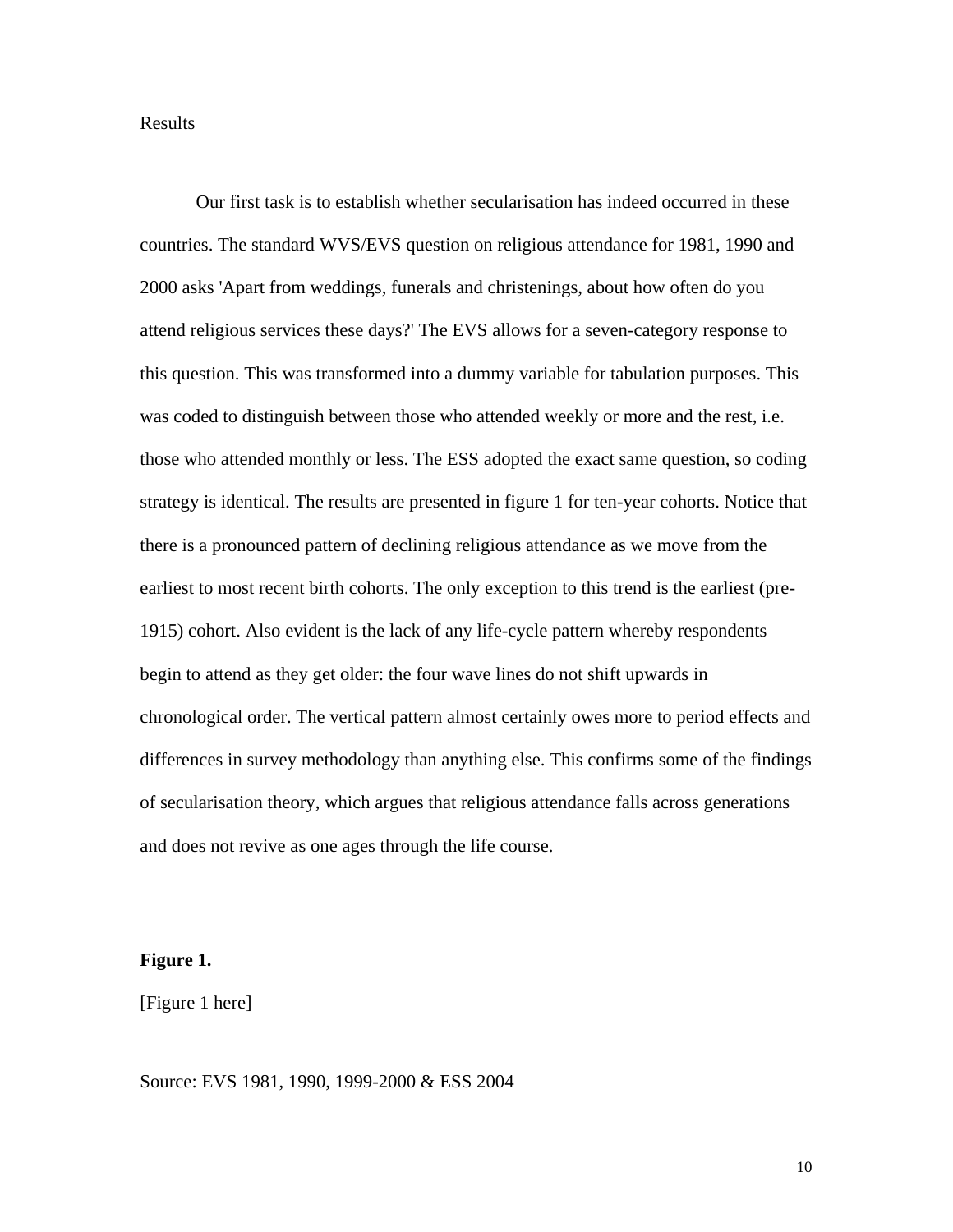\* Data for 2000 uses Norway responses from 1997

\*\* Data for 2004 from ESS which uses same question but different methodology

In addition to attendance, the EVS asks a battery of questions concerned with private religious belief. Though these do not match up with the ESS questions, there is a high degree of comparability between the EVS and ESS questions on private religiosity. The EVS question asks: 'Independently of whether you go to church or not, would you say you are: 1-a religious person, 2-not a religious person, 3-an atheist'. The ESS question asks 'Regardless of whether you belong to a particular religion, how religious would you say you are?' The ESS uses an eleven-point scale from 'not at all religious' to 'very religious', as opposed to the three categories used by the EVS. Based on comparing percentage responses with the 2000 EVS, we have collapsed the highest six ESS scores into the top EVS score. All others are considered to be 'not religious' or atheists. Looking at the proportion of self-identified 'religious' people by cohort in figure 2, we find that private religiosity, like religious attendance, has declined steadily within these societies across birth cohorts.

That said, there are some interesting divergences from the findings for religious attendance. First, the religious belief data lend support to the life cycle hypothesis that individuals become more religious as they age. Leaving aside the 2004 ESS, which is calibrated to match the 2000 EVS, the lines clearly shift upward across all cohorts with each survey wave. For example, among those born during 1955-65, the proportion describing themselves as religious leapt from 35 percent in 1981 (when they were aged 16-26) to almost 60 percent two decades later when they reached their 30s and 40s. This contrasts with the findings of some recent researchers who have noted no evidence of a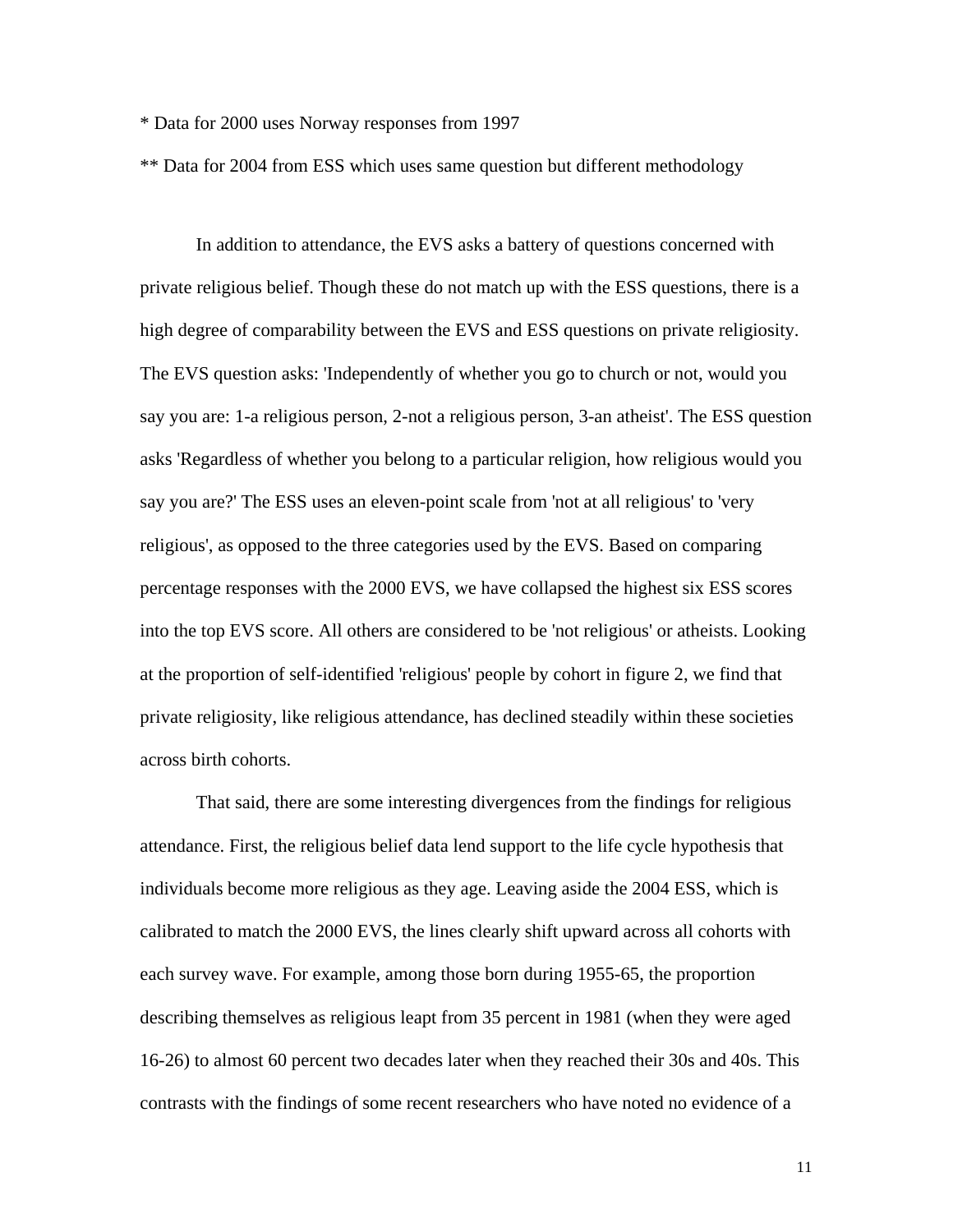life cycle effect for religious affiliation in the British case. (Tilley 2003; Crockett & Voas 2006) Moreover, the link between aging and greater religiosity in this data appears to be strengthening among more recent cohorts, though we must be careful in interpreting 2000 data as there may have been a millennium period effect which temporarily raised religiosity.

# **Figure 2.**

[Figure 2 here]

Source: EVS 1981, 1990, 1999-2000 & ESS 2004

\* Data for 2000 uses Norway responses from 1997

\*\* Data for 2004 from ESS which uses different question and different methodology

 Within our ten country dataset, it is useful to prise apart cases where secularisation took place relatively early (France plus the five largely Protestant countries) from those where it has taken hold more recently (three Catholic countries plus part-Catholic Holland). The results are presented in figures 3 and 4. The data shows that weekly church attendance in the early-secularising (i.e. mainly Protestant) societies is effectively flat for those born after 1945 while it continues to plummet in the mainly Catholic societies. The decline in church attendance across all cohorts is roughly 10-20 percent in the early secularising countries, but 30-50 percent in the late-secularising ones.<sup>2</sup> Though beyond the scope of this paper, we may wish to ask whether these differences are caused by the different timing of secularisation (i.e. early vs. late) or by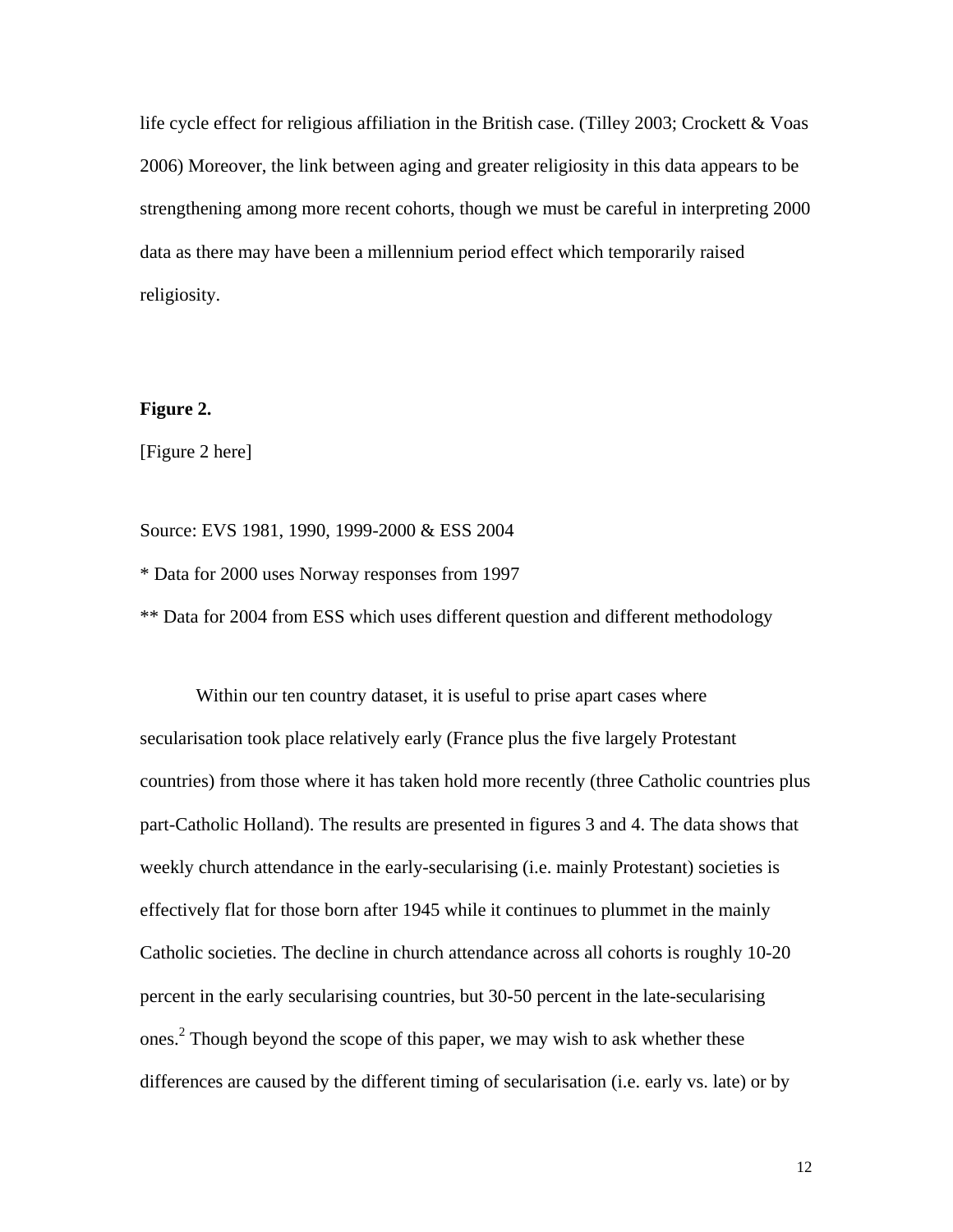Protestant-Catholic differences. The former would entail a certain 'exhaustion' effect whereby secularism loses momentum as it encounters progressively higher marginal resistance among those who remain religious. If, on the other hand, the Protestant-Catholic difference is key, divergent historical trajectories might explain the difference. For example, the link between Catholicism and nationalist mobilisation in Spain (i.e. Francoism) or Ireland, or the institutionalisation of confessional party cleavages in the Low Countries, and the dismantling of these structures in recent decades, may be responsible for rapid, recent Catholic secularisation. This might contrast with the successful social penetration of anti-clericalism in France as early as the Third Republic (1871) and the earlier spread of secular state education systems in Protestant Scandinavia and Britain. (Baycroft and Hewitson 2006)

## **Figure 3.**

[Figure 3 here]

Source: EVS 1981, 1990, 1999-2000 & ESS 2004

\* Data for 2000 uses Norway responses from 1997

\*\* Data for 2004 from ESS which uses same question but different methodology

# **Figure 4.**

[Figure 4 here]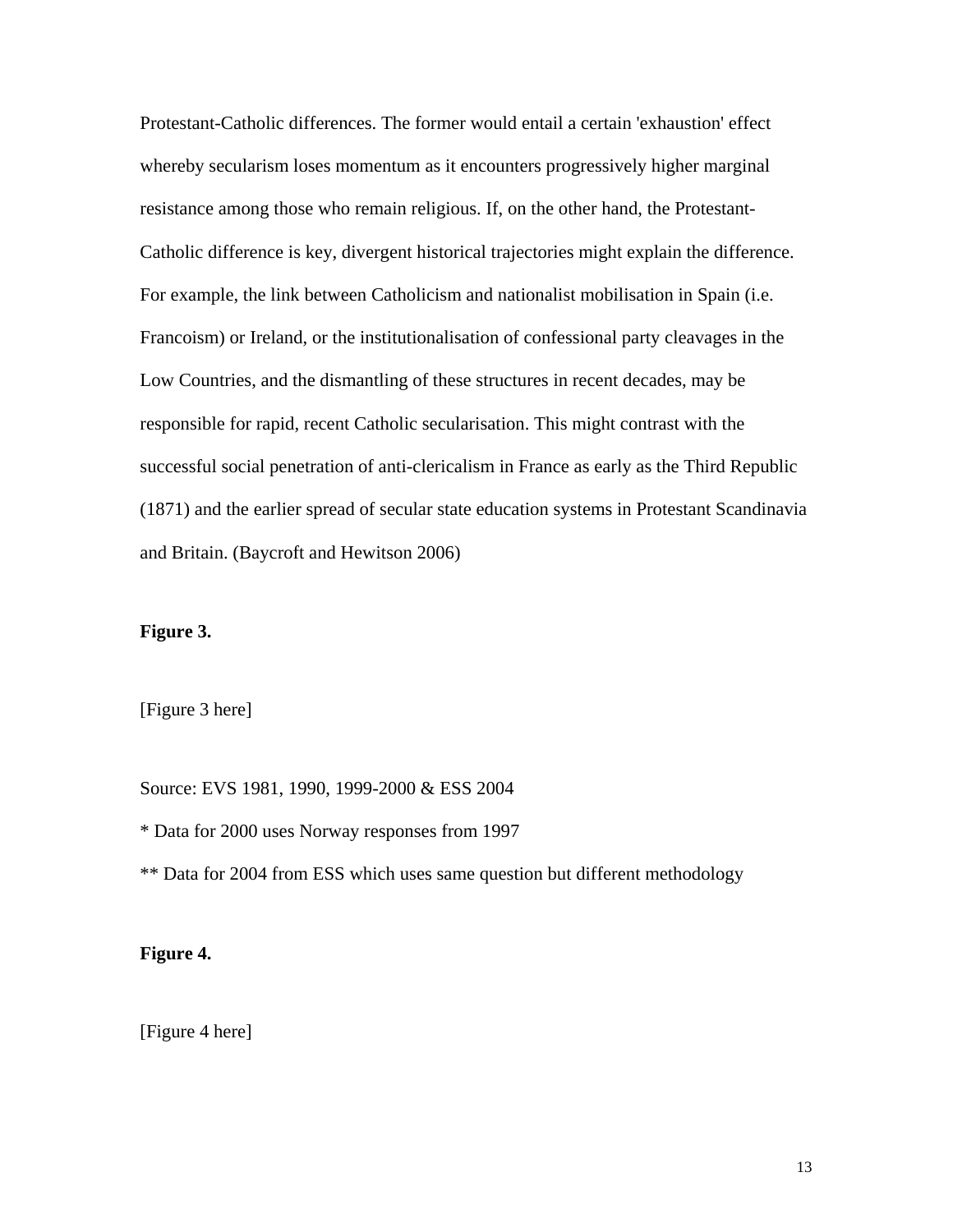### Source: EVS 1981, 1990, 1999-2000 & ESS 2004

\* Data for 2004 from ESS which uses same question but different methodology

The picture is less distinct for private religiosity (see figs. 5 and 6), but differences are noticeable: whereas private religiosity declines by a substantial 20-30 percent across cohorts in the early-secularising societies, it dives by 30-40 percent in late-secularising ones. The evidence again points to a flattening out of secularisation. Here it is important to note that the cessation of secularising trends for religious belief (figure 5) should manifest itself in a different pattern than that found for attendance in figure 3, where we literally see the curves flatten out. This is because people return to religious belief (but not attendance) as they age, so we should expect downward sloping lines across cohorts, but upward-shifting lines with each survey wave. The proper metric of comparison is to compare the second, third, fourth or fifth points in each survey wave, and we find that these are roughly at the same religiosity level. This picture suggests a steady-state pattern in which younger people in the most secular societies are less religious than their elders but become just as religious over the life course, yielding little change in the overall level of religiosity. It is especially noteworthy that the trough of religiosity among the youngest cohort seems to have been reached in 1981 or 1991 rather than 2000.

It would appear that early-secularising societies have arrived at a baseline of around 5 percent church attendance and perhaps 40-45 percent private religiosity. Here it is worth noting that while private religiosity stands as one of the strongest of all religious indicators on the EVS, it is exceeded by some 10-15 points by belief in god. In the 2000 EVS, for example, 77 percent of respondents in early secularising societies affirmed their belief in god, even though just 64 percent claimed to be religious. Assuming that trends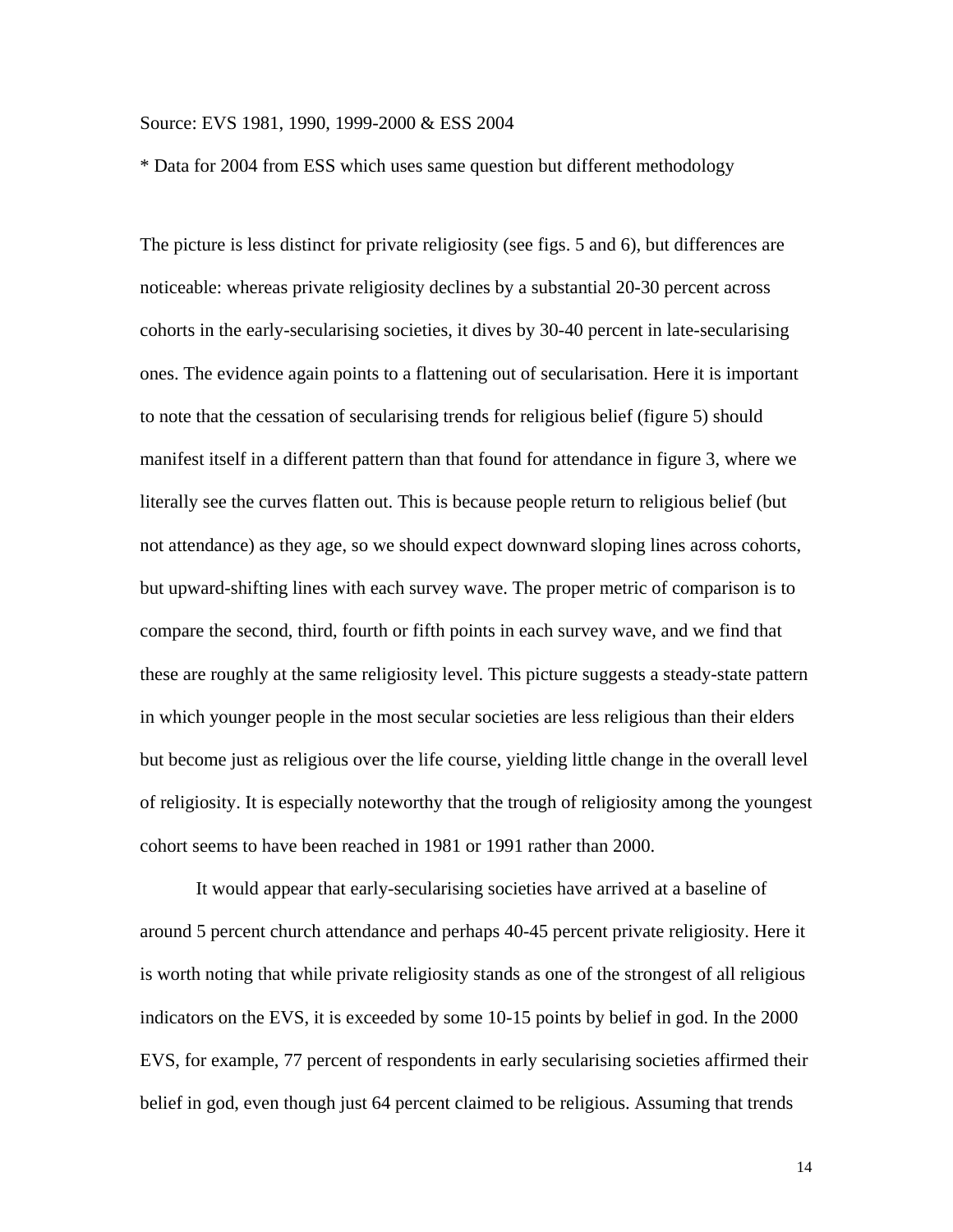in Catholic Europe follow those in the early-secularising countries, we may well see a future in which western European church attendance falls to very low levels even as society remains fairly evenly divided between religious and non-religious populations. This would appear to corroborate Grace Davie's (1994) observation that many Europeans are 'believing without belonging', though an equivalent number seem, as David Voas and others have observed, to be neither belonging nor believing.

# **Figure 5.**

[Figure 5 here]

Source: EVS 1981, 1990, 1999-2000 & ESS 2004

\* No data for Norway in 2000

\*\* Data for 2004 from ESS, which asks a slightly different question and is calibrated to EVS 2000

**Figure 6.** 

[Figure 6 here]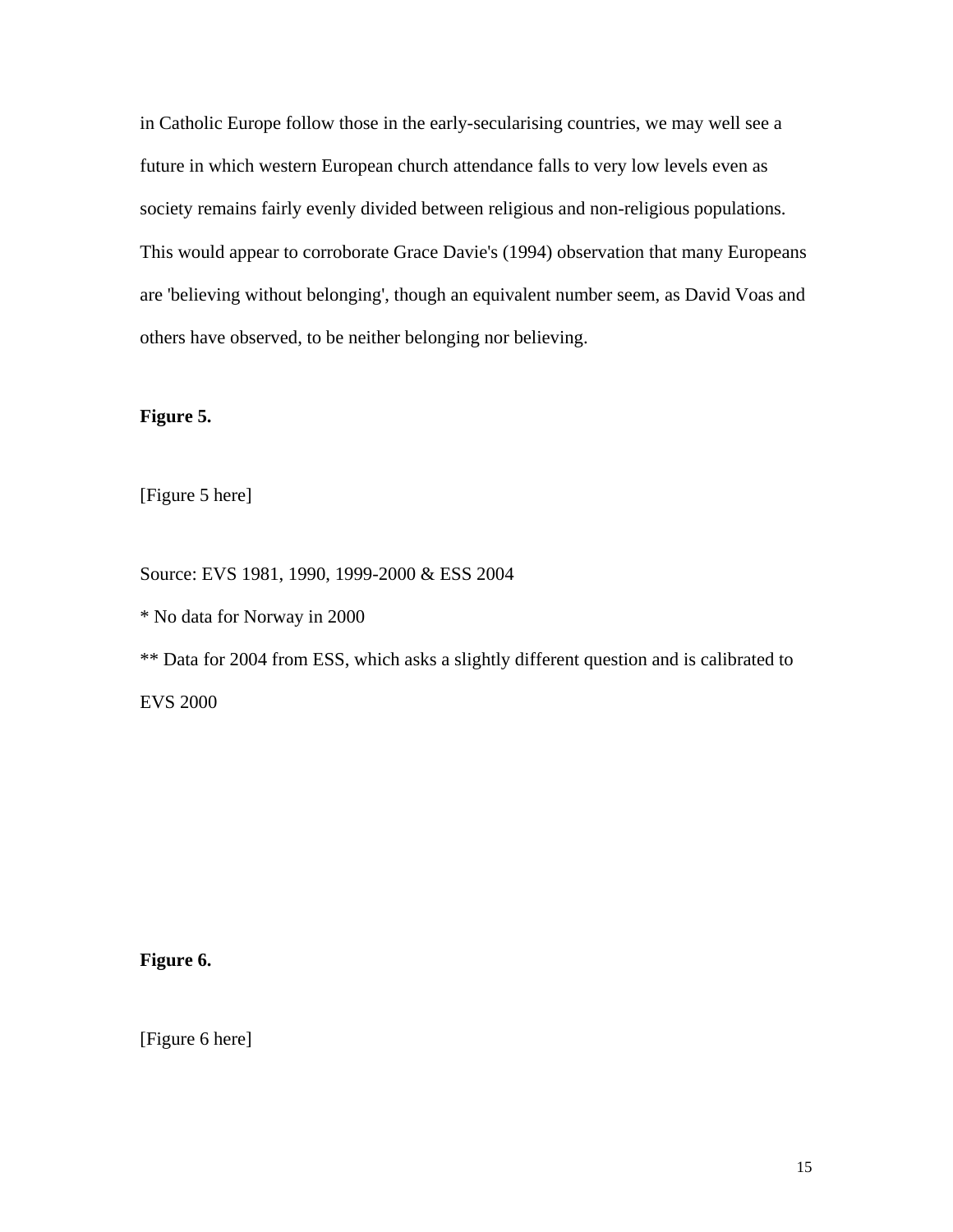## Source: EVS 1981, 1990, 1999-2000 & ESS 2004

\* Data for 2004 from ESS, which asks a slightly different question and is calibrated to EVS 2000

## Religiosity and Fertility

One postulate of second demographic transition theory is that secularisation is linked to lower fertility. (Surkyn and Lesthaeghe 2004; van de Kaa 1987) Several studies examine the link between religiosity and fertility in Europe and the United States, and most have found a significant effect in at least some models. (Norris & Inglehart 2004: 110; Adsera 2004: 23; Berman, Iannacone and Ragusa 2005; Westoff and Frejka 2006; Berghammer, Philipov and Sobotka 2006) The fertility difference in terms of number of children ever born (among women aged 18 or over) between those who describe themselves as 'religious' and those who describe themselves as 'not religious' or 'atheist' averages between 50 and 60 points depending on the wave of the EVS or ESS we consider. In 2000, for example, adult females in the EVS who were religious bore 2.19 children over their lifetime as against 1.59 for the nonreligious. These numbers are misleading, however, since religious respondents tend to be older and thus are more likely to have completed their fertility and come from more fertile cohorts. Figure 7 attempts to surmount this difference by illustrating the difference in percentage terms by birth cohort and survey wave.

# **Figure 7.**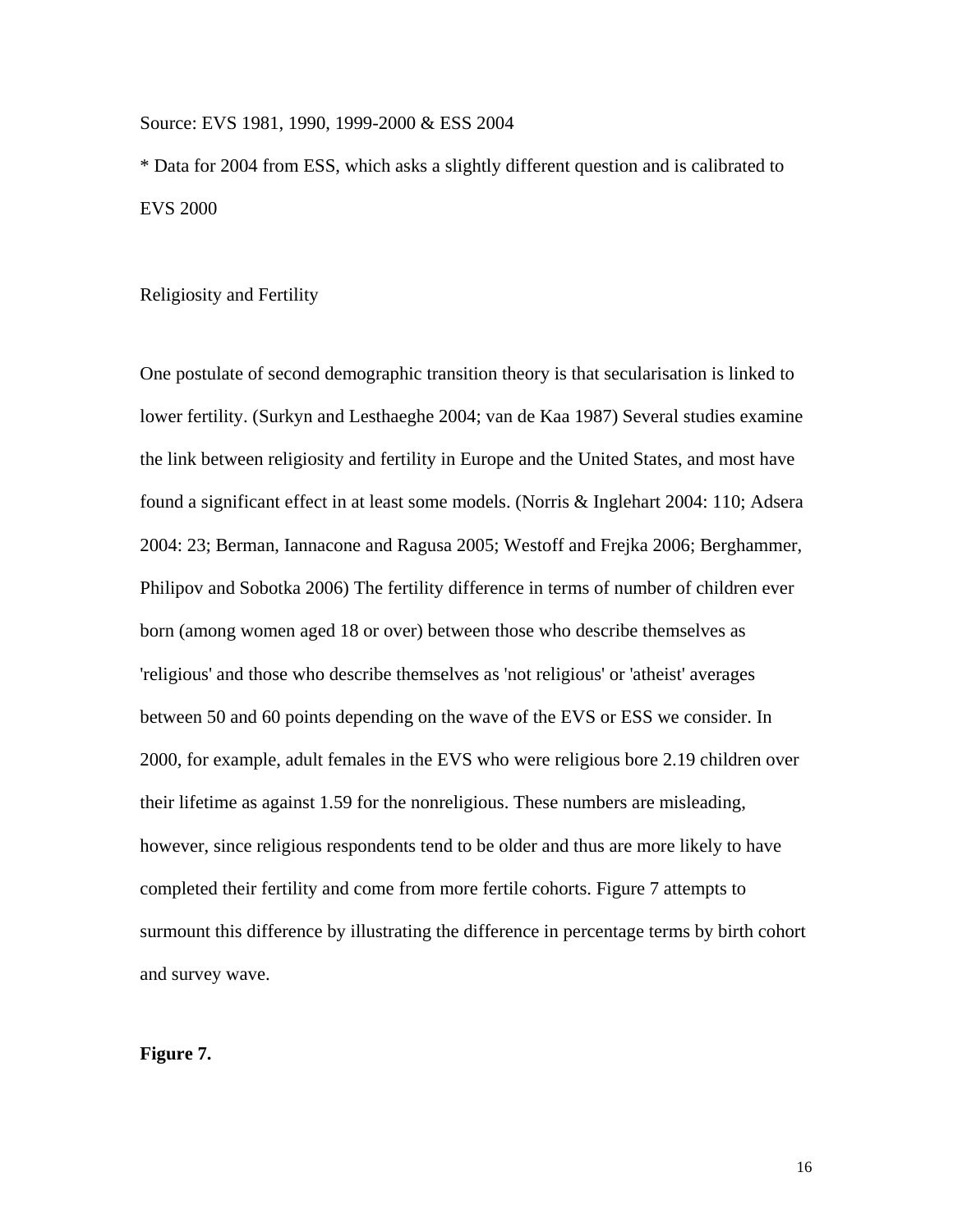# [Figure 7 here]

#### Source: EVS 1981, 1990, 1999-2000 & ESS 2004

\* No data for Norway

\*\* Data from ESS, which asks a slightly different question and is calibrated to EVS 2000

Clearly, there is an important difference between religious and secular fertility behaviour that does not disappear with cohort controls, but what about other controls? Table 2 employs multivariate analysis which demonstrates that religiosity remains a significant predictor of fertility in these ten countries when further control variables are applied. We thus accept the notion that the religious have higher fertility, but we will use the average secular-religious fertility differential within cohorts, net of outliers. This yields an average fertility differential of about 15-20 percent (net of outlying cohorts) which is in the range of the coefficient of .176 found for the EVS model. $3$ 

[Table 2 here]

# Projecting the Religious Proportion of the Population

Alone among the surveys considered here, the 1991 EVS asked respondents, 'Were you brought up religiously at home?' Cross-tabulating this question with the 'are you a religious person' question gives us a picture of how many religious individuals have left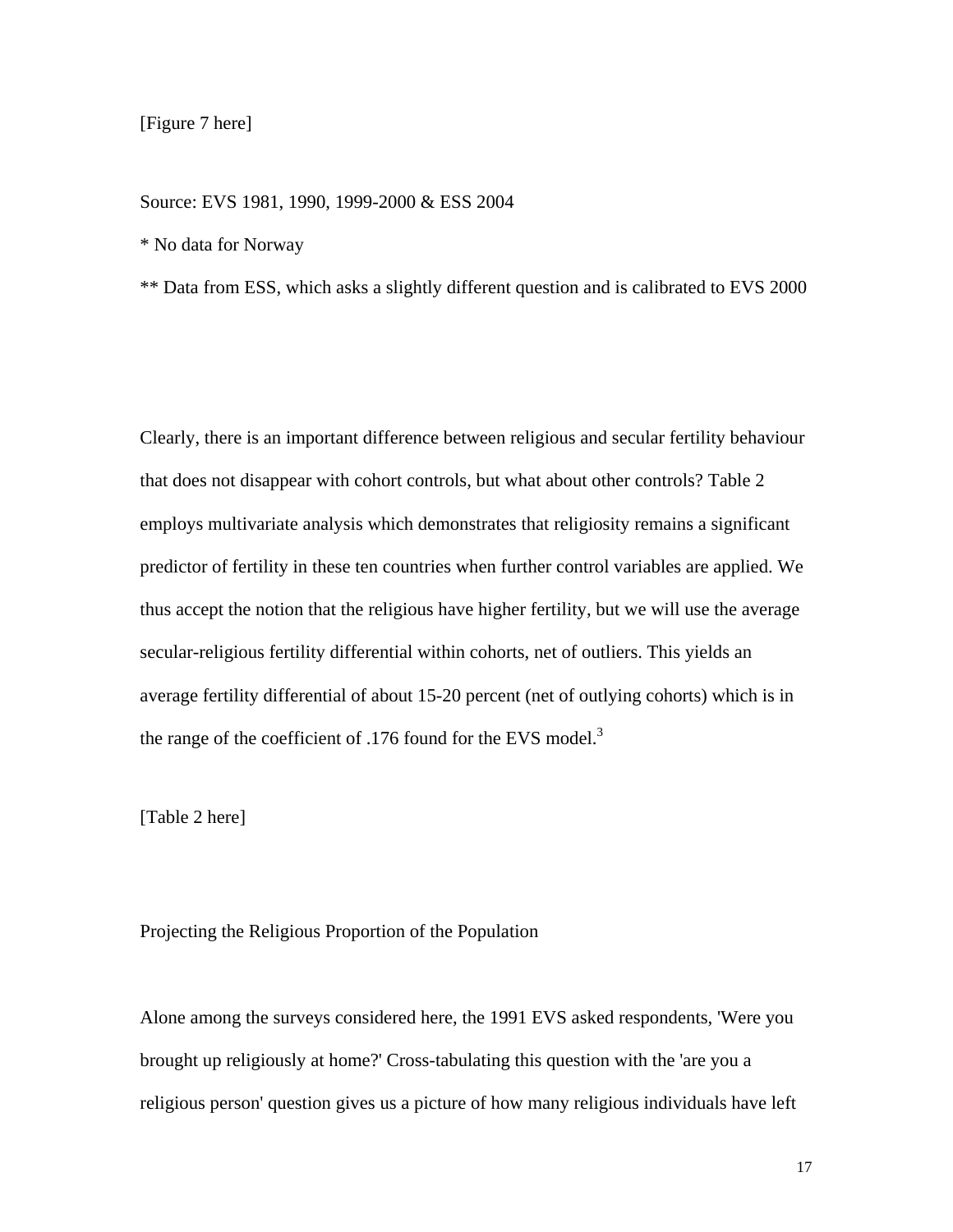the faith and how many of the secular have become religious. Here we focus upon the countries which secularised earliest as they are arguably in the vanguard of religious apostasy and thus closest to the endpoint envisioned in developmentalist secularisation theories. Table 3 provides data comparing the currently religious/nonreligious population with the population raised religiously/nonreligiously, by age and sex. Note the striking gender difference: women in 1991 at virtually all ages tend to be more religious than they were raised while the reverse is true for men. Previous research has highlighted the greater representation of women in the religious population *stock*, and this finding confirms that women are also overrepresented among religious retainers and converts in the net religious-secular *flow*. 4

# [Table 3 here]

If we assume that women tend to pass their values on to their children, this means that the religious population gains in strength from its skewed gender balance, though the analytically tricky issue of secular-religious mixed marriage may counter this.<sup>5</sup> Combined with higher religious fertility, this heralds religious growth in the future. On the other hand, as our previous models illustrated, age is an important predictor of religiosity in the 'Protestant' countries. The secular population is younger than the religious one, and hence more likely to be in the childbearing age range. Secularisation may therefore be able to prevail over demographically-driven religious growth.

 If we use the above apostasy figures in combination with 1991 EVS data on the age structure, gender and size of the religious and non-religious population, we have the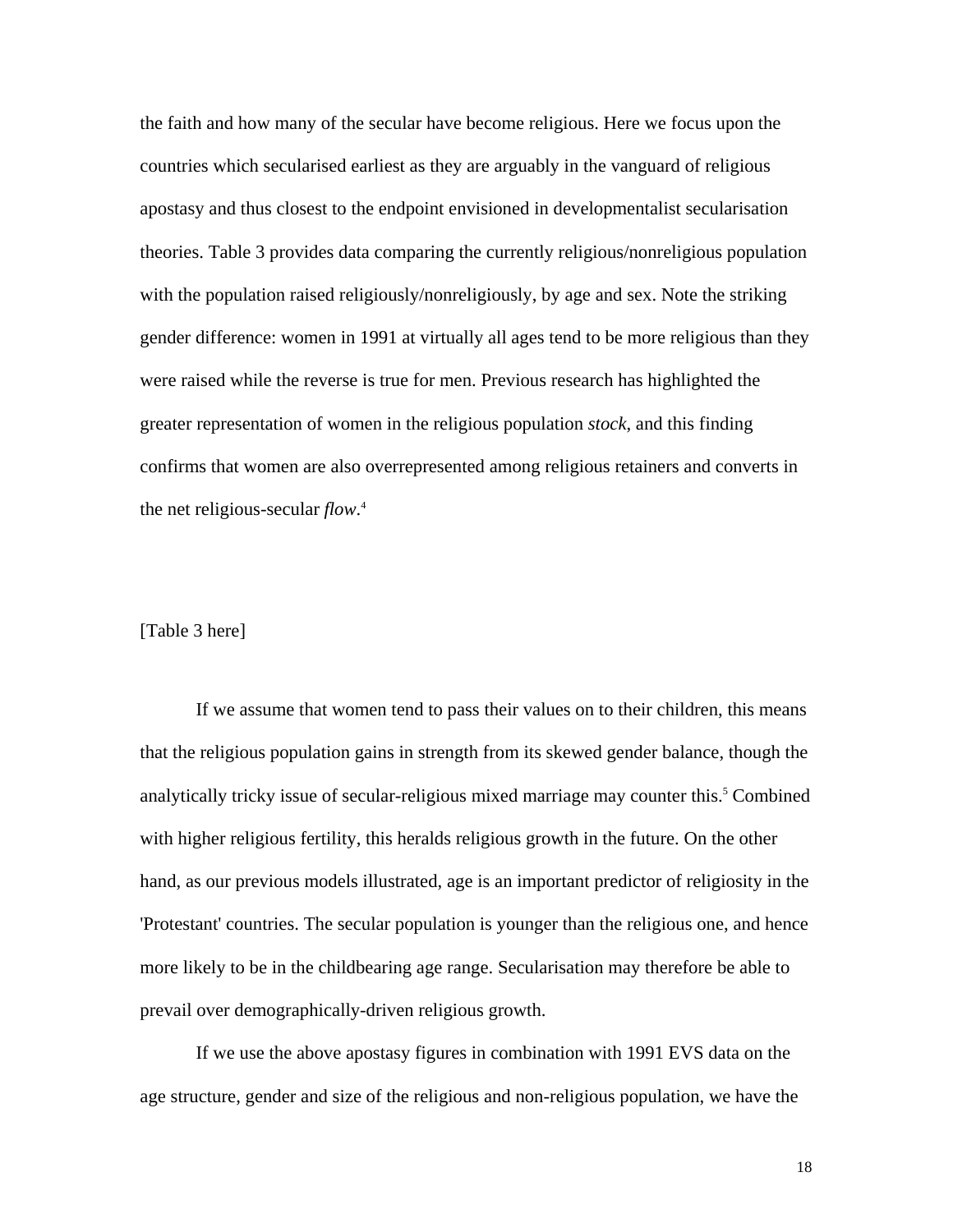basis for a 100-year projection of the religious-secular balance in the early secularising countries (see figure 10).<sup>6</sup> Any such exercise must remain highly speculative given the possibility for short-run political and social changes that affect religiosity, but in many situations in the past - as with the rise of Christianity in the first three centuries A.D. demography has proved an enduring source of social change. (Stark 1996: 74-128) We begin with an assumption that religious women will have a constant total fertility rate of 1.8, as against 1.6 for nonreligious women. This represents an average intra-cohort fertility difference between religious and non-religious women in 1991 that is in the 10- 15 percent range.<sup>7</sup>

Using table 3, we calculate a constant annual net 'migration' flow of apostates/converts between the religious and non-religious populations for each five-year age band. The results for the religious population are shown in table 4. In practice, the fluctuations in migration by age that we see are only partly the result of life cycle effects, and most likely reflect period or cohort effects or statistical fluctuations in the data. Consequently, we opt to smooth out fluctuations by averaging the flows into three 20 year age bands (see table 4).<sup>8</sup>

#### [Table 4 here]

Figure 8 shows the results of our projection under three scenarios. First is our expected scenario (1.8 vs. 1.6 religious-secular fertility gap, and 6-country conversion/apostasy trend), labeled '1816-E6'. Next comes a projection, labeled '1818-E6', which assumes the same conversion/apostasy, but no fertility gap (1.8 vs 1.8). Finally, we consider a scenario labeled '1816-E10' under which there is a 1.8 vs 1.6 religious-secular fertility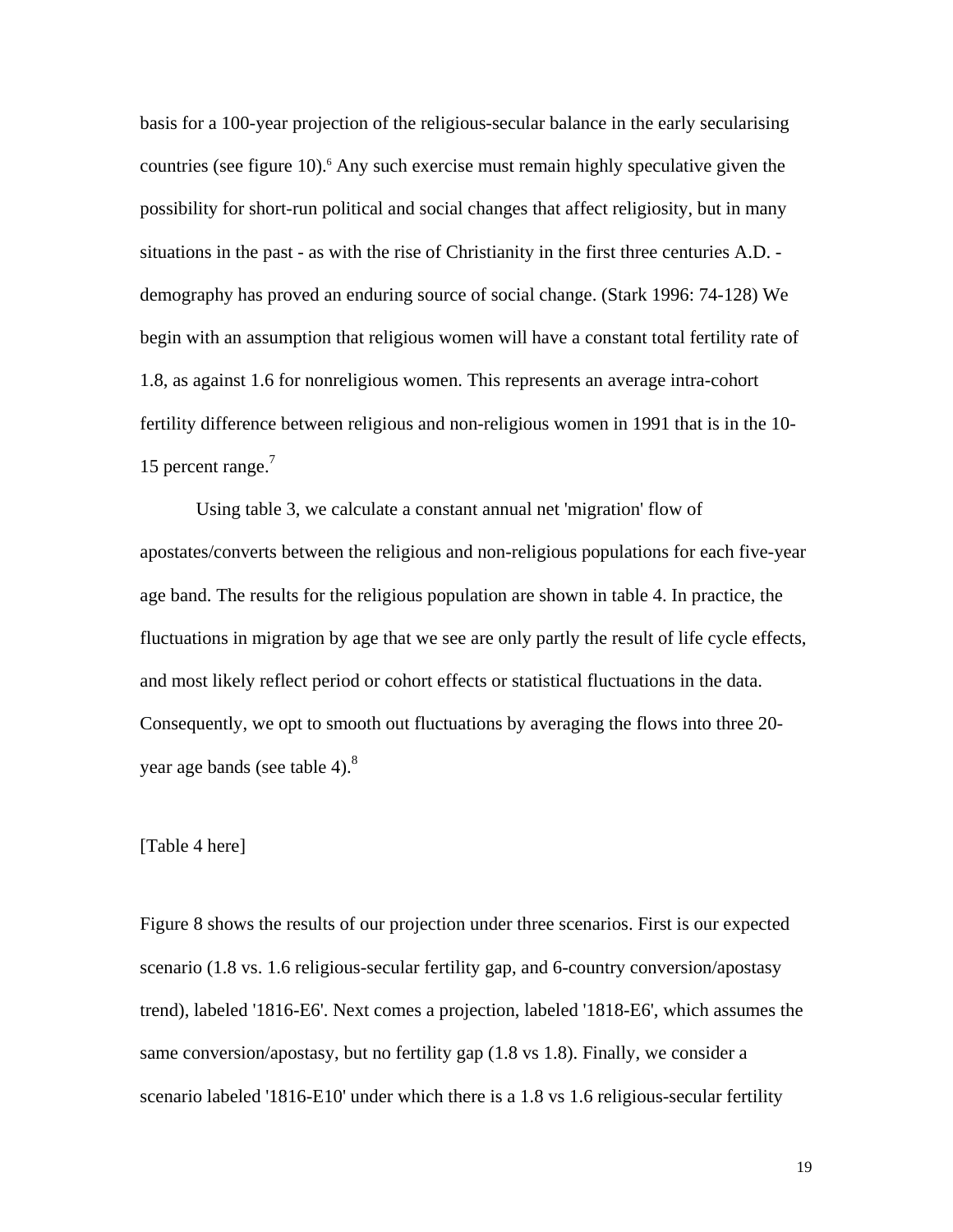gap, but where conversion/apostasy flows are drawn from an average across *all ten*  countries in this study (including fast-secularising Catholic ones). Figure 8 shows that secularisation has flattened out by around mid-century in the first two models, but continues strongly in the 1816-E10 model. To repeat: our prediction is that secularisation will begin to move in reverse after mid-century, culminating in a more religious picture in 2104 than in 2004. This runs counter to much of what has been written about west European religious trends.

# **Figure 8.**

[Figure 8 here]

The big story behind the stalling of secularisation in our predicted (1816-E6) scenario is the major reduction in apostasy rates in the six early-secularising societies as compared to the rapidly-secularising Catholic countries. For instance, the difference between the two '1816' apostasy scenarios is 21 percent whereas the gap between 1816 and 1818 fertility scenarios is only 7 percent. In other words, three-quarters of the story of twenty-first century de-secularisation in northwest Europe can be attributed to the drying up of apostasy flows and one quarter to higher religious fertility. Note, however, that religious fertility still has a substantial 7-point impact on the religious-secular balance in 2104. If the religious-secular fertility gap widens, as some (Adsera 2004) claim is now occurring, this will have a dramatic impact in the long run, especially under conditions of religious stasis in which large-scale apostasy has ceased. Finally, demography is also important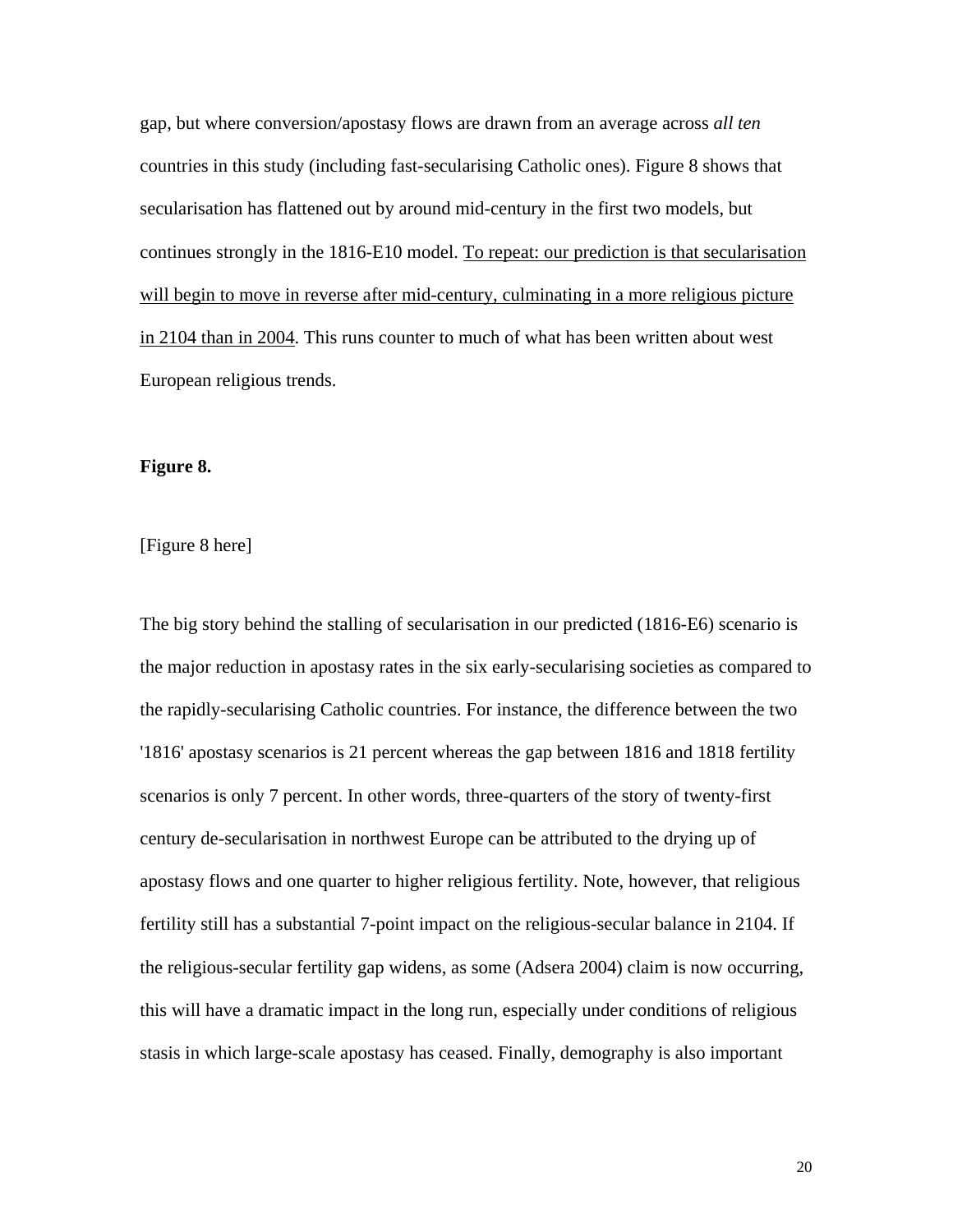because the female skew of the younger religious population raises the religious proportion of the population under all three scenarios.

A quarter of the projected trend can be explained by demography and threequarters by reduced apostasy rates. This should prompt us to think theoretically about the social mechanisms which underlie falling apostasy rates. Why have religious apostasy rates slowed so dramatically in these northwestern European societies? Though beyond the scope of this article, several possibilities present themselves and could be pursued by further research. Supply-side theorists could plausibly argue that the growth of Evangelical and Charismatic sects in northwestern Europe reflects an increasingly deregulated and dynamic religious marketplace which may portend an even more dramatic religious revival than that predicted here. Invigorated attendance might have beneficent effects on religious beliefs more generally. A more theologically conservative religious population may in turn lead to even sharper religious-secular fertility differentials, as in Israel or the United States. On the other hand, secularisation theorists might counter that non-Christian immigration may be reducing ontological security among younger members of the ethnic majority and/or prompting a pause in the differentiation of society. Thus anti-immigrant (especially anti-Muslim) sentiment reinforces religiosity amongst Christians, and it is the (temporary) secular functions of religion that account for the observed trend, rather than unmet spiritual demand.

#### The Impact of Immigration

Our discussion thus far presumes that the population of the most secular countries remains unaffected by immigration. Clearly the opposite is true for the countries under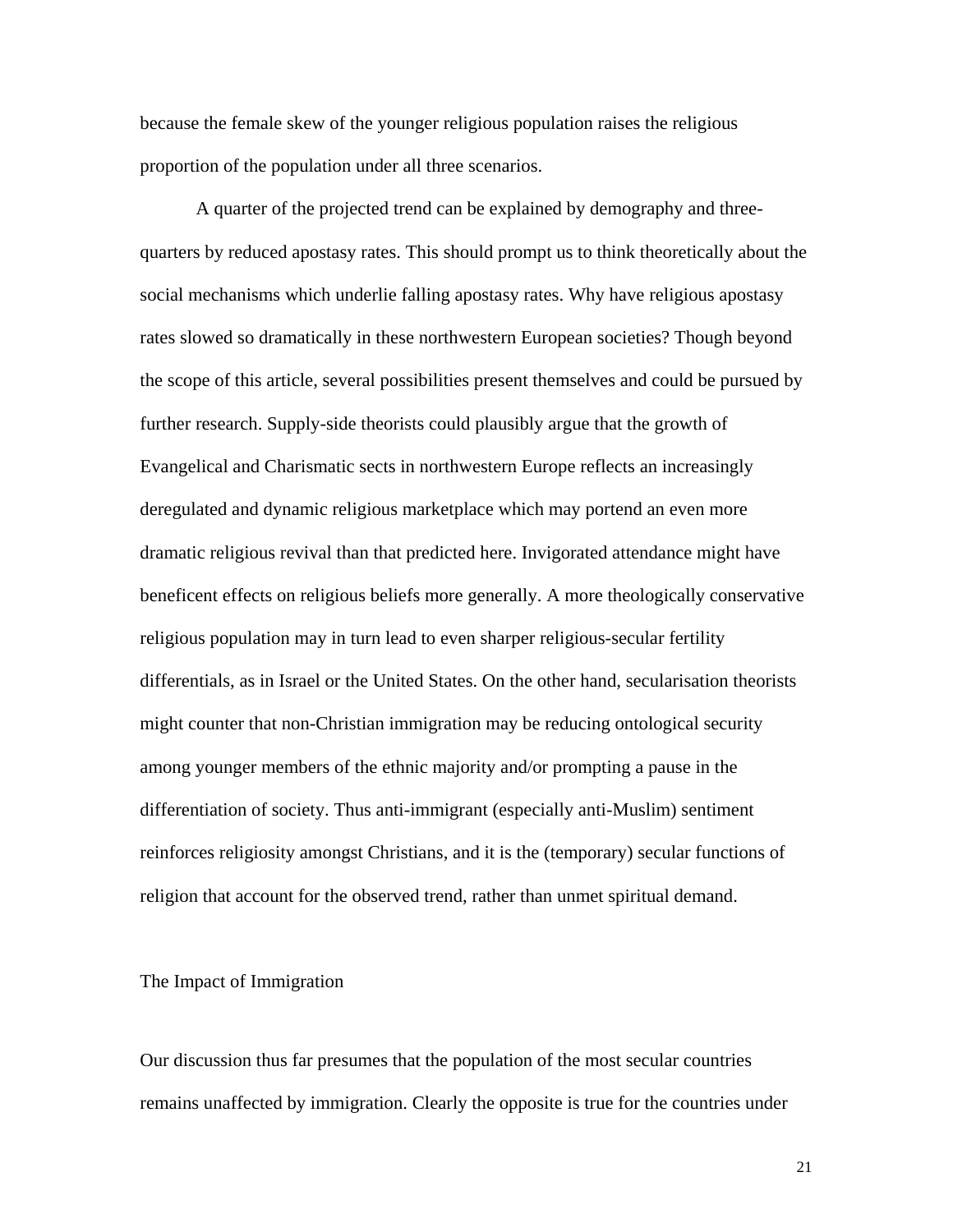consideration as all have below-replacement fertility and positive immigration. Our 2004 ESS data for the ten countries under study had a small Muslim sample of 3.2 percent, and these data show that younger Muslims are as religious as their elders. Trends across the full range of European countries sampled in the 2004 ESS show the same pattern, which diverges from the trend of religious decline with age that one can find for Christians.<sup>9</sup> These studies suffer from small Muslim sample sizes, but surveys focusing on ethnic minorities and immigrants show that most immigrants are more religious than their west European hosts. (van Tubergen 2006) The religious behaviour of second generation immigrants is therefore critical, and is the subject of several current studies.<sup>10</sup>

Data from three UK studies from of ethnic minorities in the 1994-2003 period also demonstrate strong Muslim religious retention in the second generation. We can see this in table 5, where those of Bangladeshi/Pakistani and Afro-Caribbean origin are many times more likely than the UK white population to express a religious affiliation, attend weekly or emphasise the importance of their faith in their lives. This is especially true of mainly Muslim ethnic groups like the Bangladeshis and Pakistanis, a finding confirmed for North Africans in a recent study of the Dutch case. (van Tubergen 2007) This reflects widely reported trends such as the relative youth and vitality of Muslim congregations in Britain and the fact that weekly Mosque attendance now exceeds weekly attendance for the Church of England. $11$ 

Afro-Caribbean immigrants to the UK also tend to be more religious than white Christians, adhering to Pentecostalist and other evangelical Protestant sects, though they acculturate more rapidly than Muslims to secular UK norms in the second generation. (Martin 2001) Notice also that while the second-generation of all immigrant ethnic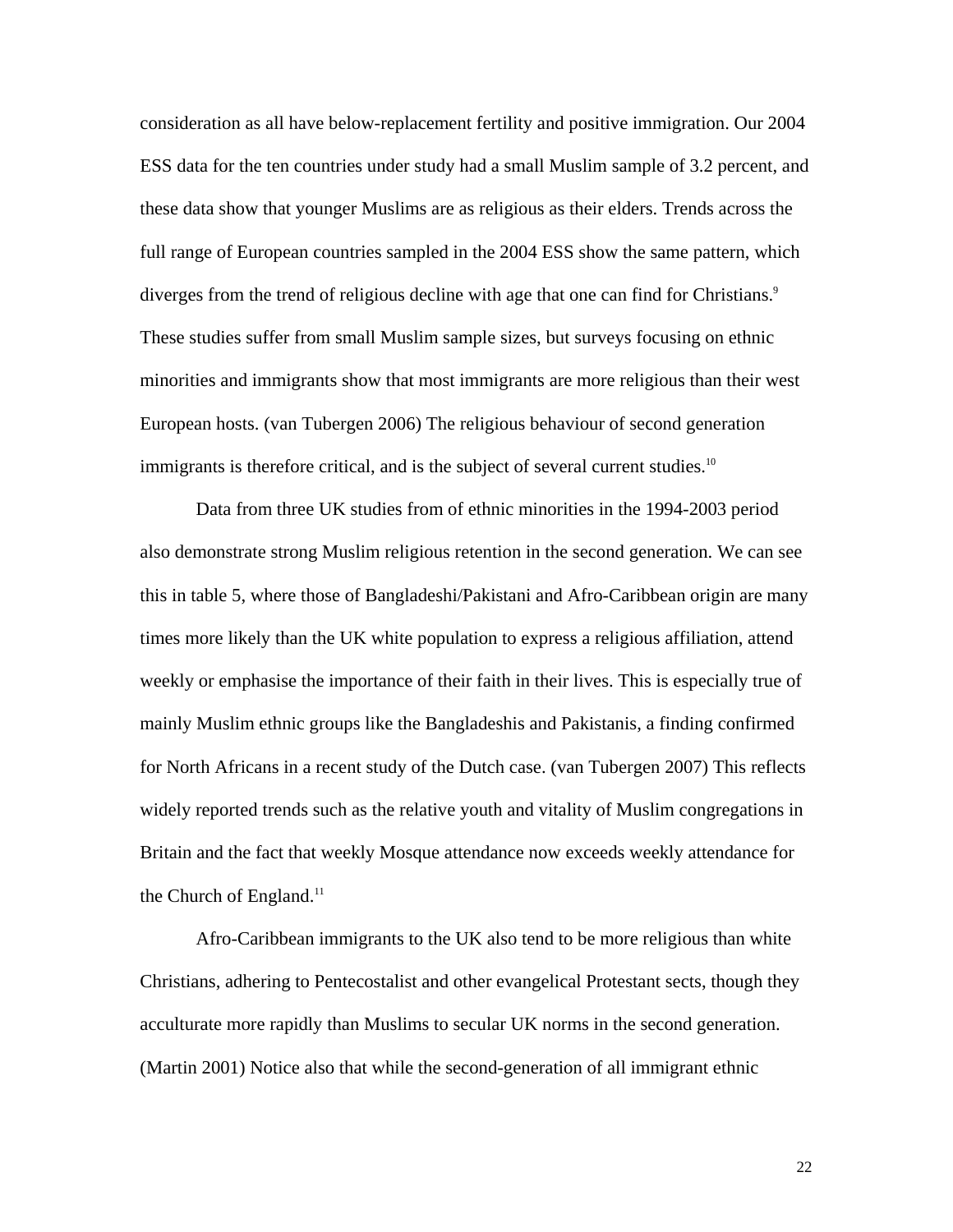groups tends to gravitate to the UK norm, this is more true of attendance than belief. Once again, the pattern of religious retention is particularly noticeable among Muslims, who will likely comprise a significant proportion - if not a majority - of future immigrants in heavily secular France and Protestant western Europe in the future.

# [Table 5 here]

In addition, we find that of those who were raised in a particular faith, people of immigrant ethnic origins are far more likely than those of British origin to say they 'practice' their religion and that they participate in religious worship (see table 6). This is especially true of Muslims, and 2003 data show that British Muslims under 35 are if anything more likely to express a Muslim affiliation than those over 50.

# [Table 6 here]

The combination of immigration, higher immigrant fertility, higher immigrant religiosity and Muslim religious retention will lead to a radical reshaping of the UK religious landscape. Already, as figure 9 shows, British Muslims and secular Britons have a comparable age profile. As the twenty-first century progresses, secular populations will age due to declining flows of Christian apostates and low fertility while Muslim demography and high (97%) second generation religious retention will allow Muslims to retain their youthful age profile.

## **Figure 9.**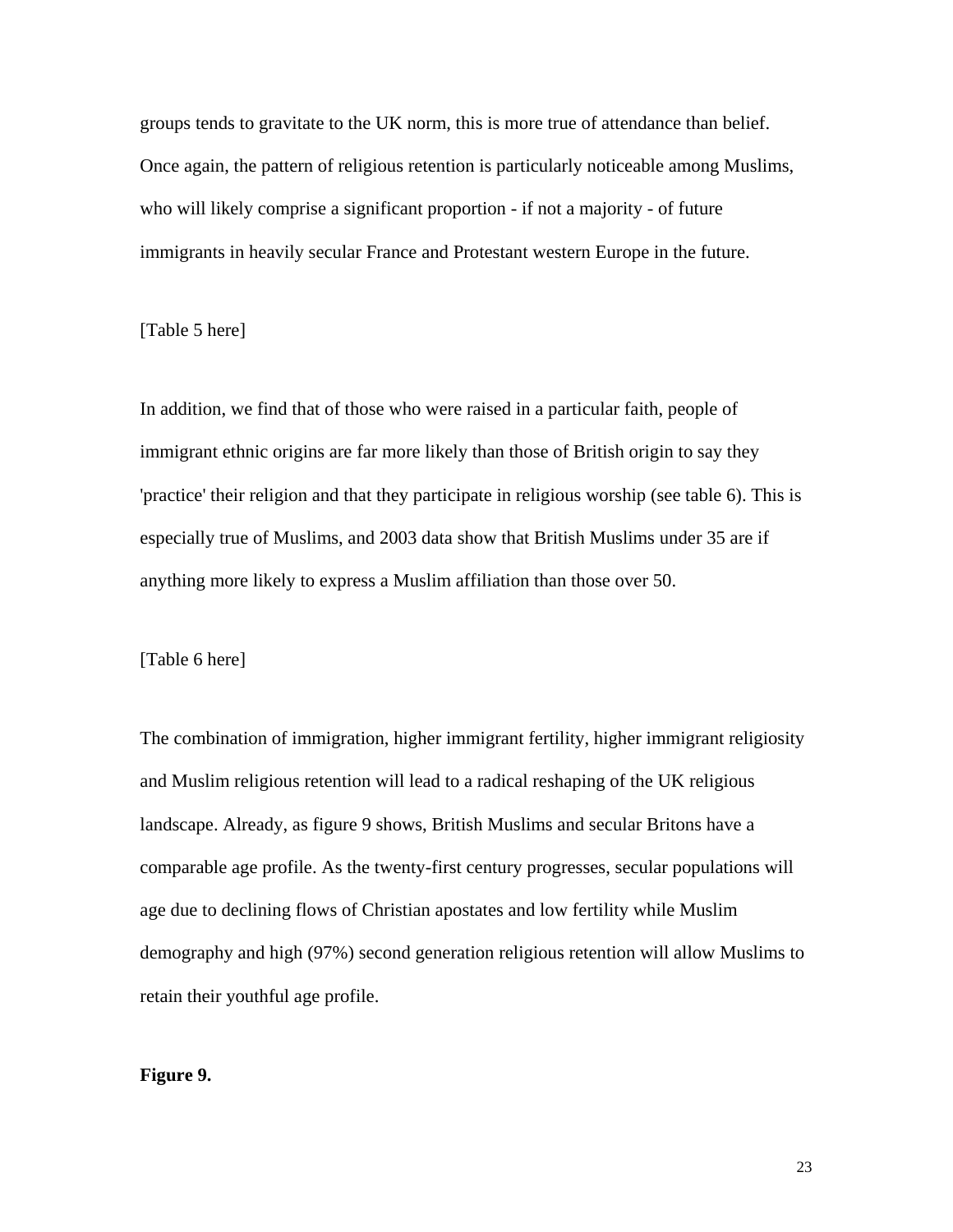# [Figure 9 here]

#### Source: UK Census 2001

The same dynamics will operate in other west European countries, echoing our earlier small-sample ESS 2004 findings. A recent Dutch study confirms these results: the proportion citing 'no religion' among second-generation Turkish (4.8% for N=566) and Moroccan  $(3.1\%$  for N=514) Dutch respondents is far lower than the general population and differs little from the first generation, though attendance shows a modest decline. Multivariate analysis indicates that generation has no effect on the religious identity of respondents from these Muslim ethnic groups and only a modest impact on mosque attendance. (Phalet & Haker 2004: 17-22) Meanwhile, census-based Austrian projections indicate that affiliating Muslims will form between 14 and 26 percent of the national population by 2051 on the basis of a very conservative annual net immigration of 20,000. (Goujon et al. 2006) Europe's population has begun to decline in real terms during 2000- 2005, some three decades after fertility dipped below replacement. Given this decline, levels of immigration may increase for economic reasons, and we may see nonwhites forming half the population in several countries by 2104. In the United States, for instance, this point will already have been reached by 2050. (Kaufmann 2004: 211)

Naturally, any exercise in projection is only as robust as its assumptions, but it is worth noting that ours are developed from surveys of respondents born throughout the twentieth century who responded to surveys across a 25-year period. Yet some inputs are more predictable than others. For instance, given the results of our multivariate analysis and our statistics on generational fertility patterns, it would be very surprising if secularreligious fertility differentials decline. Assuming that fertility differentials between the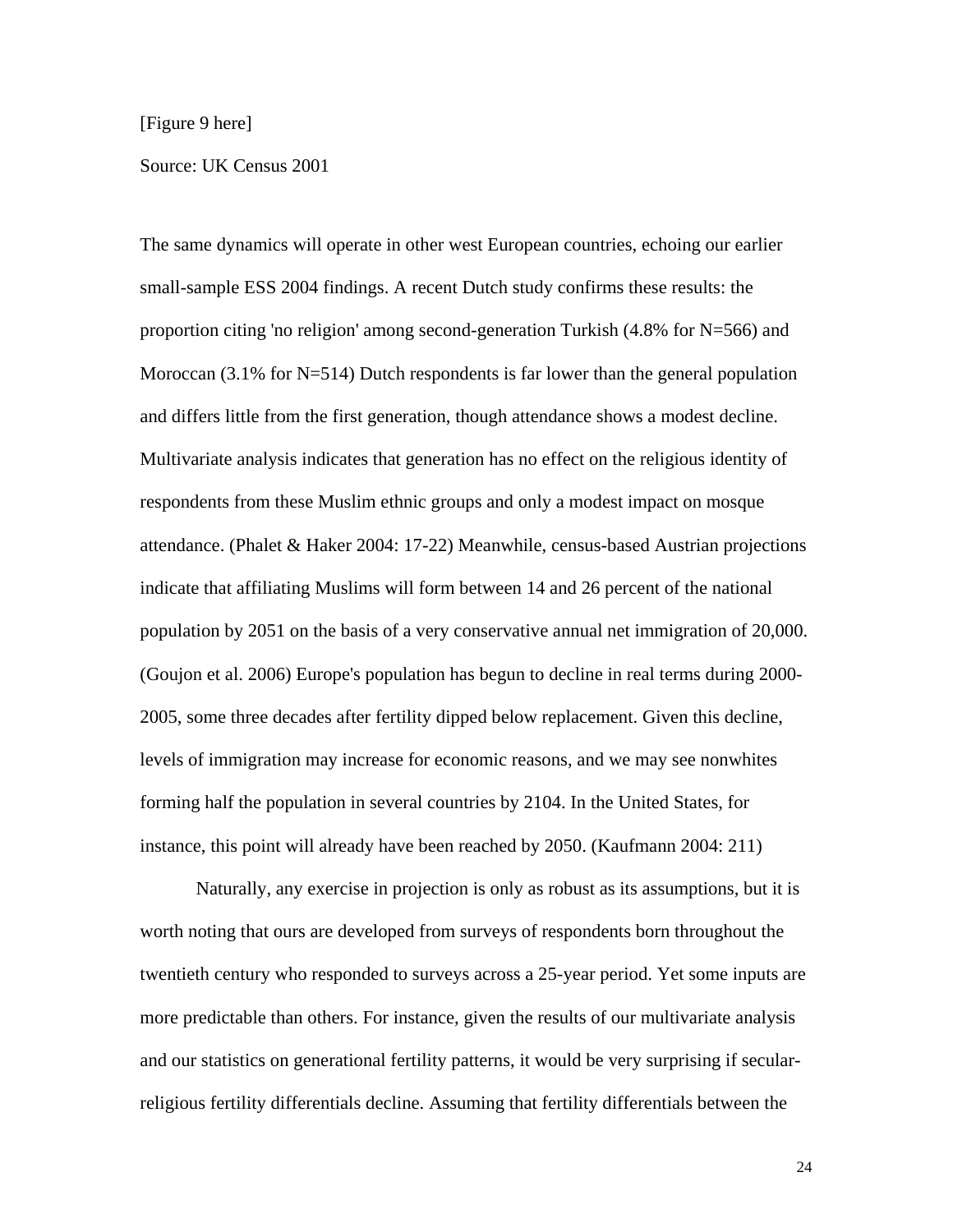religious and non-religious remain as they have for cohorts throughout the twentieth century, we can see how age, sex and fertility structures constrain the direction of future religious change. Thus the imminent death of religion in Europe seems extremely unlikely. This dovetails with Austrian census-based projections showing a long term slowing or reversal in the growth of the religiously unaffiliated population in that country - a population which has hitherto expanded rapidly, but has a fertility rate of just .86 children per woman and may begin to decline by 2021. (Goujon et al. 2006)

Apostasy scenarios may vary more, but again, it is difficult to discern a return to higher rates of religious apostasy in the most secular six countries on the basis of a sustained post-1945 generational trend, sampled over a 25 year span. In short, an acceleration in religious apostasy rates appears as unlikely as a major religious revival. Should surveys show the religious population remaining stable in the early secularising countries in the next decade or two, longer-term religious growth will become increasingly likely. This does not mean that major change is impossible, however, especially in the event of major shocks, such as a large-scale terrorist attack in a major European city or sharply increased inter-ethnic violence.

Immigration - especially Muslim immigration - may also vary widely, though it is worth mentioning that the general trend over the past two decades has been toward higher than predicted levels, recently bolstered by concerns about soaring dependency ratios in the context of aging and declining ethnic majority populations. Thus, the recent Danish and Dutch immigration reductions run counter to the wider European trend of increased immigration exemplified by such countries as Britain, Germany, Spain or Italy. The most recent ethnic projections for northwestern Europe put the non-European origin population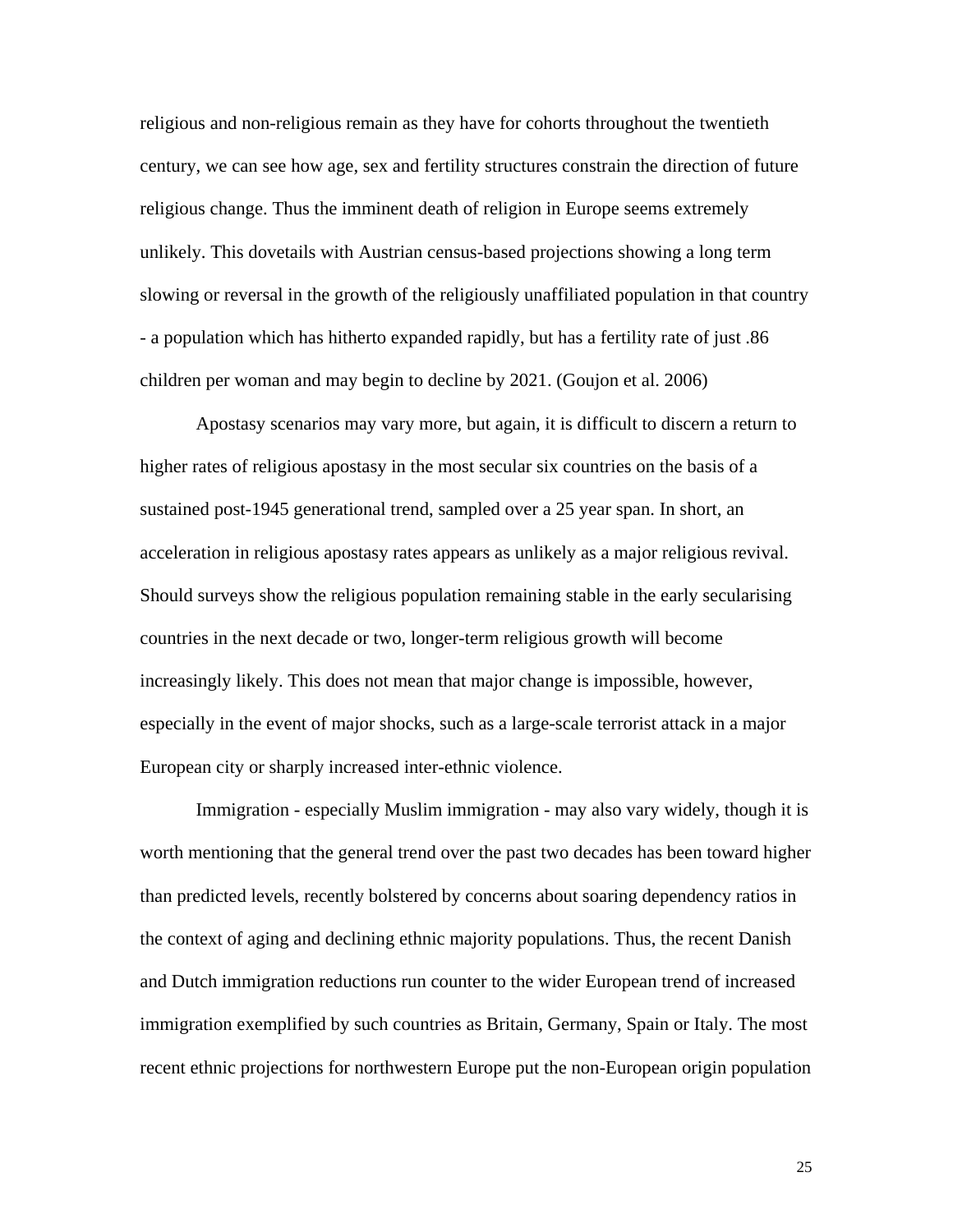of these countries at 15-25 percent by 2050, with Muslims comprising perhaps 10-15 percent of the total, up from 2-3 percent today. (Coleman and Scherbov 2005; Coleman 2006) Muslim fertility will almost certainly converge toward the host society mean over several generations, but there is no basis for predicting any significant decline in Muslim religious retention rates. Once again, however, major changes in the international security and ideological climate could conceivably result in a less mobilised sense of Islamic identity among European Muslims, leading to greater apostasy and inter-faith marriage. All told, while we project a modestly more religious Europe in 2100 than in 2000, we need to exercise caution in making definitive statements since a number of unpredictable conditions could alter this scenario.

# Conclusion

 This essay has tried to address some of the shortfalls in the current literature on secularisation in Europe which have been caused by an insufficient consideration of demographic dynamics. Most participants in this debate tend to frame their arguments in the form of either secularisation theory or supply-side theory, both rooted in the sociology of religion. However, a further possibility is that an equilibrium has been reached on the sociological front, in which case demographic factors become more central. In the ten west European societies we have sampled, we find evidence of generational decline in both participation and belief, suggesting that the secularisation theory has validity. However, this is skewed by Catholic societies like Ireland and Spain, where religiosity is high and secularisation is proceeding rapidly. By contrast, in France and the mainly Protestant countries, secularisation took hold much earlier. These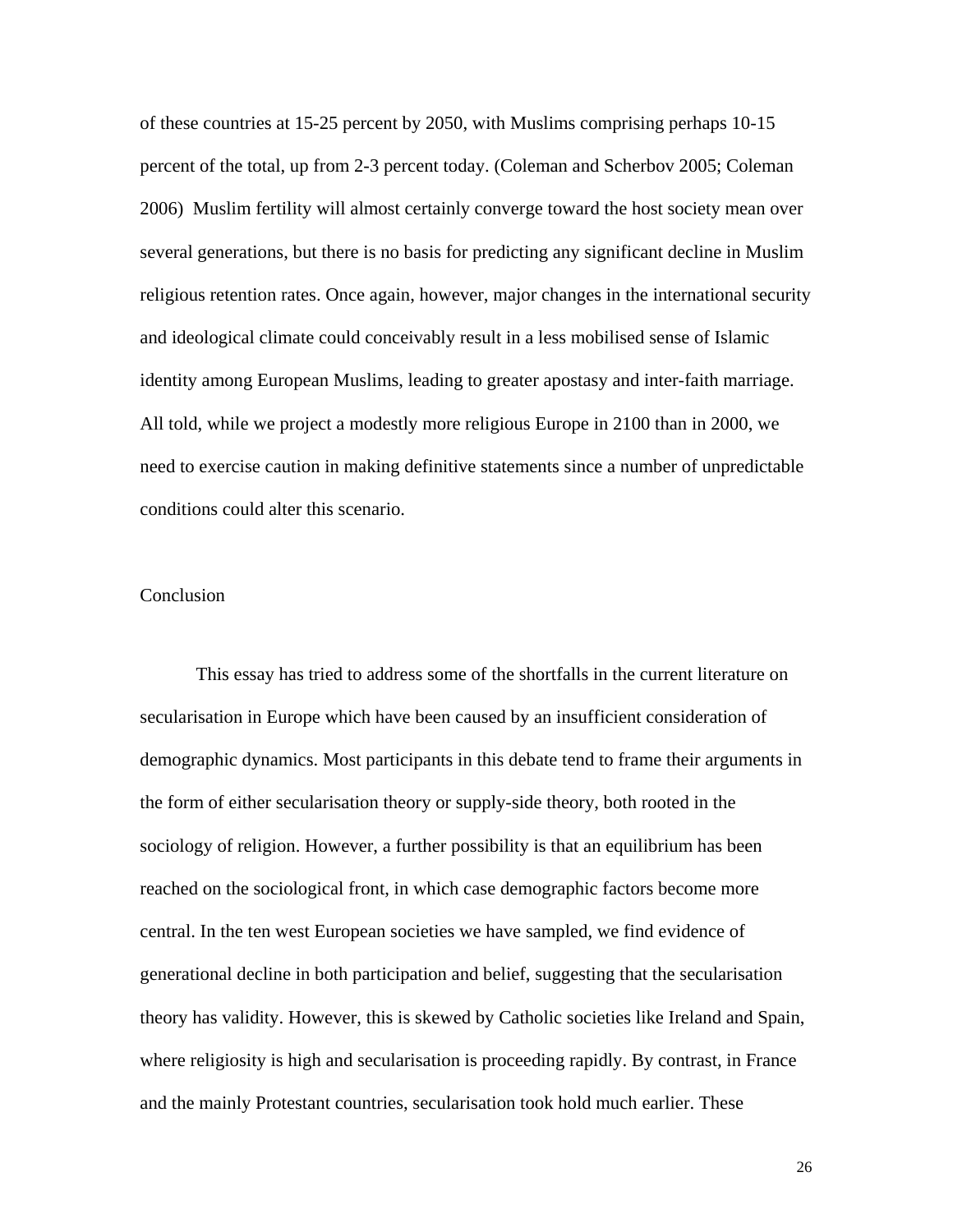societies are in the forefront of secularisation, thus we need to look to them to find out where the future of religion lies.

What we find is that the more secular societies have reached a level of developmental 'maturity' in which secularisation seems to have run its course. Religious attendance has flatlined at around five percent of the total, but the proportion of the population expressing religious beliefs remains close to 50 percent, suggesting a 'believing without belonging' dynamic among a large segment of the population. (Davie 1994) Religious beliefs are not a lightly-held survival from a past era: indeed, nonattending believers are significantly more like attenders than the nonreligious when it comes to fertility behaviour, and there is evidence that the same is true for ideological self-placement.<sup>12</sup>

In the absence of sizeable shifts in a society's *weltanschauung* toward religiosity or secularism, the oft-neglected demographic dimension of religious change takes over. This is evident in our projections of the religious share of the population in the six most secular countries in our study. Differences in the age and sex structure of religious and secular base populations, and among the flow of converts and apostates, combine with secular-religious fertility differentials to produce some surprising contrasts. First of all, the long-term predicted trend in these societies is toward a *growing* religious population well before 2050. The biggest reason for this shift is the virtual cessation of net religious apostasy among those born after 1945 in these six societies. Muslim immigration and religious retention will also have a strong and rapid impact, but there are further demographic reasons for us to predict the revival of religion in the most secular countries of western Europe.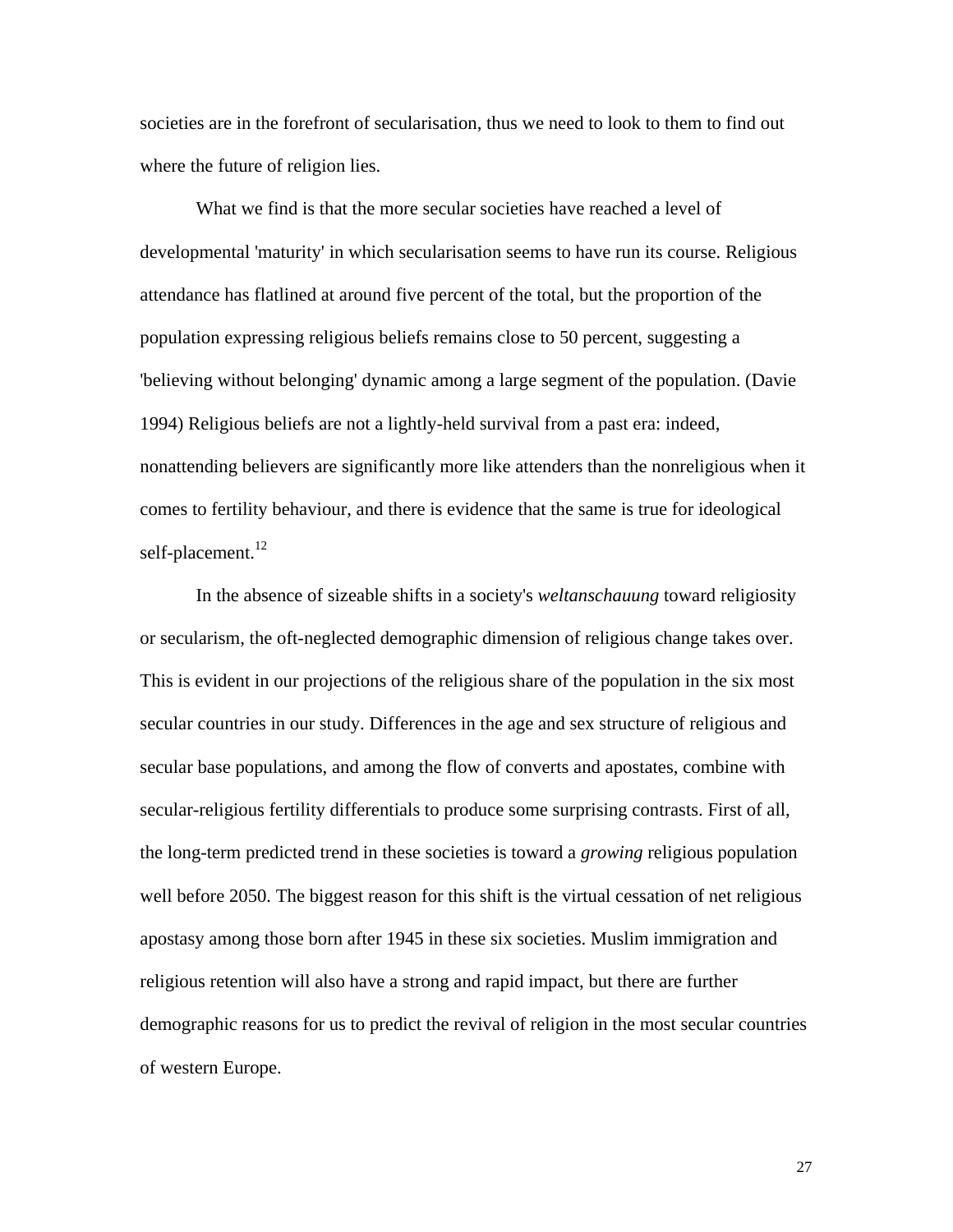First, the fertility difference between secular and religious populations in these countries will raise the religious share of the population by 7 points over the course of the twenty-first century. Second, females are overrepresented among those under 45 who remain religious. Females are critical to population growth and childrearing, and thus their disproportionate religiosity has a major effect on the overall trend. Set against these currents is the younger age structure of the secular population stock and the relative youth of religious apostates. The demographic momentum of previous generations of secularisation will take three or four decades to pass, and will keep the religious share of the population on a gently declining trend for several decades. Thereafter, desecularisation will begin to escalate unless patterns of religious apostasy return to earlier levels.

This is not the end of secularisation, which will continue with vigour in Catholic Europe, as it may in the United States. (Hout and Fischer 2002) However, in the 'postsecularising' atmosphere of France and Protestant Europe, the steady-state outlook for secularism by the mid twenty-first century is one of gradual, long-term reversal. Add to this the dramatic impact of European Islamic growth and religious retention, and a picture emerges which is distinctly at odds with developmental 'End of History' narratives that foresee the end of religion and religious conflict.13

# **References**

Adsera, A. 2004. 'Marital Fertility and Religion: Recent Changes in Spain', Bonn: Institute for the Study of Labor (IZA) Discussion Paper 1399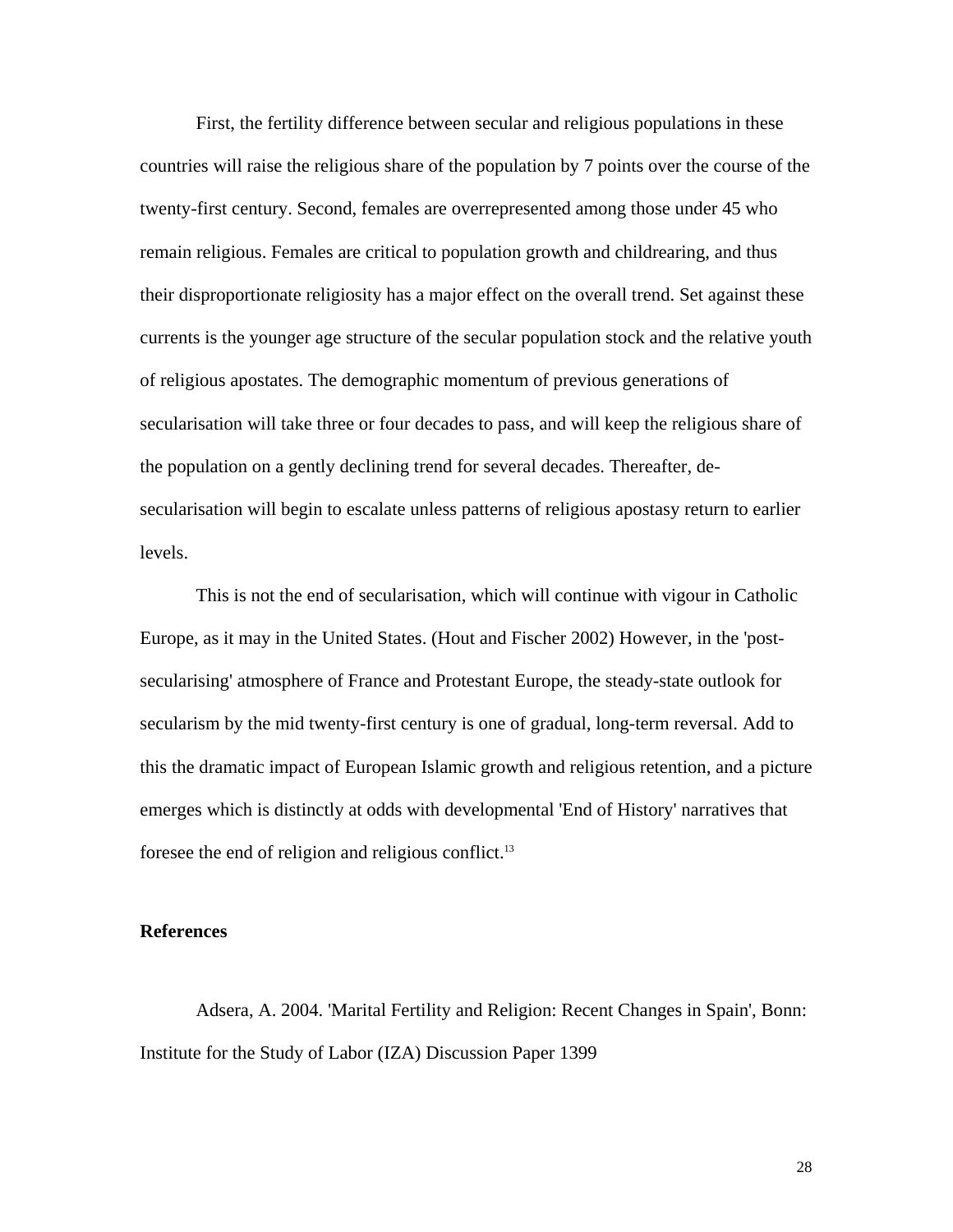Baycroft, T. and M. Hewitson. 2006. What is a Nation?: Europe: 1789-1914 (Oxford: Oxford University Press)

Berghammer, C., D. Philipov and T. Sobotka, 'Religiosity and demographic events: a comparative study of European countries', paper delivered at European Population Conference (EPC), Liverpool, 2006

Berman, E., L. Iannaccone and G. Ragusa. 2005. 'From Empty Pews to Empty Cradles: Fertility Decline Among European Catholics,' *National Bureau of Economic Research* working paper <http://papers.nber.org/papers.html>

Berthoud, R.G. et al. 1997. *Fourth National Survey of Ethnic Minorities, 1993- 1994* [computer file]. (Colchester, Essex: UK Data Archive [distributor], May 1997. SN: 3685)

Bruce, Steve (ed.). 2002. *God is Dead* (Oxford: Blackwell)

Buijs, Frank J. and Jan Rath. 2006. 'Muslims in Europe: The state of research',

IMISCOE Working Paper < http://users.fmg.uva.nl/jrath/events.htm>

Coleman, D. and S. Scherbov. 2005. 'Immigration and ethnic change in lowfertility countries – towards a new demographic transition?', paper presented to Population Association of America Annual meeting, Philadelphia, March 31 – April 2

Coleman, David. 2006. 'Immigration and Ethnic Change in Low-Fertility Countries: A Third Demographic Transition', *Population and Development Review*, September, Vol. 32, No. 3, pp. 401-46

Davie, Grace. 1994. *Religion in Britain Since 1945: Believing Without Belonging*  (Oxford: Blackwell)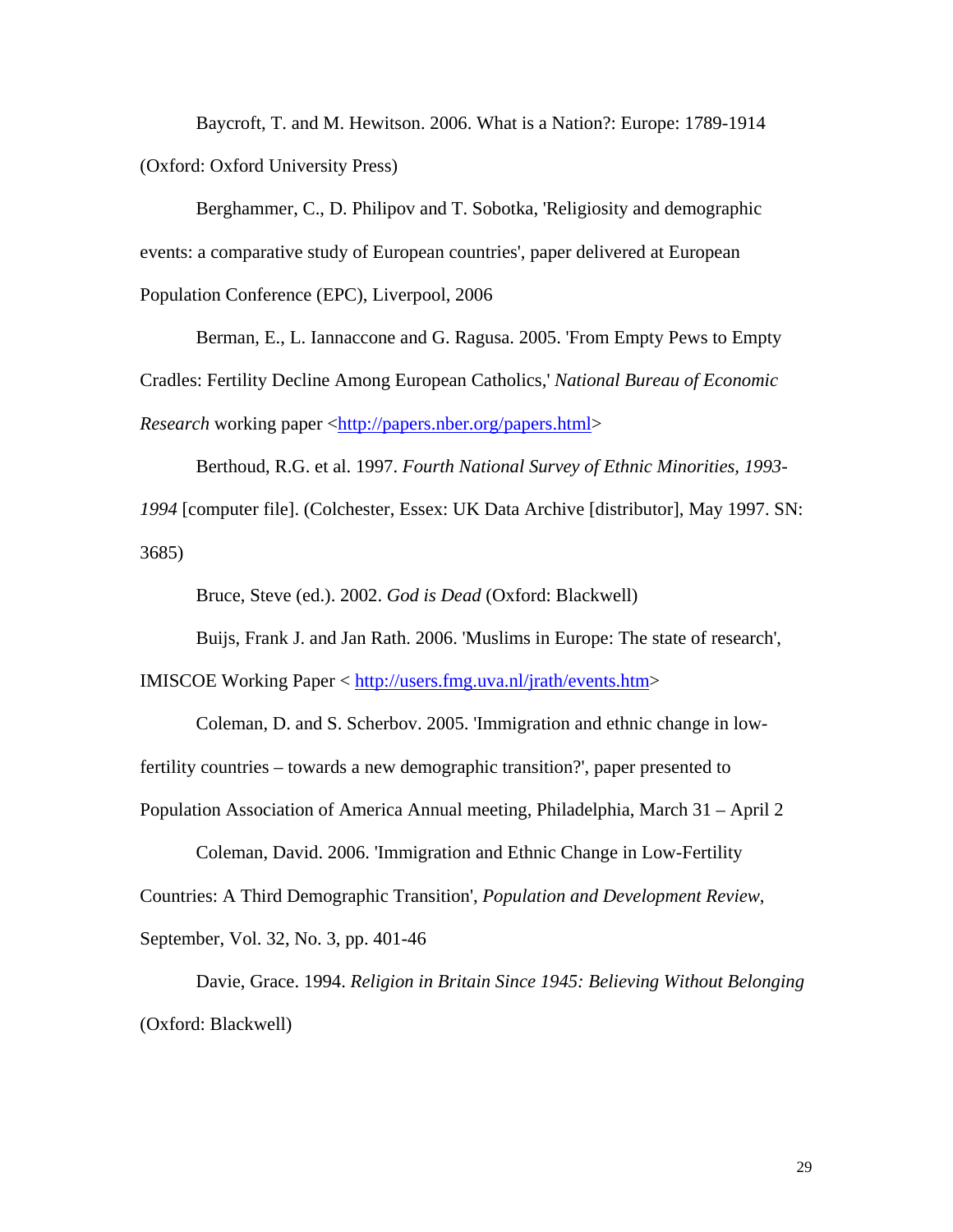Davie, Grace. 2002. *Europe: the exceptional case : parameters of faith in the modern world* (London : Darton Longman & Todd)

Durkheim, Emile. [1893] 1984. *The Division of Labour in Society* (Houndsmills & London: Macmillan)

Durkheim, Emile. 1995. *The Elementary Forms of Religious Life* (New York,

London: Free Press)

Fargues, P. 2001. 'Demographic Islamization: Non-Muslims in Muslim Countries, *SAIS Review*, vol. XXI, no. 2, pp. 103-16

Frejka, T. and Westoff, C. F. 2006. 'Religion, religiousness and fertility in the

U.S. and in Europe,' Rostock, MPDR Working Paper WP-2006-013.

Fukuyama, Francis. 1992. *The End of History and the Last Man*, (Hamish

Hamilton, London)

Gerth, H.H. and C. Wright Mills. 1946. *Max Weber: Essays in Sociology* (New

York: Oxford University Press)

Giddens, Anthony. 1991. *Modernity and Self-Identity* (Cambridge: Polity Press)

Goujon, A., V. Skirbekk, K. Fliegenschnee and P. Strzelecki. 2006. 'New Times,

Old Beliefs: Projecting the Future Size of Religions in Austria', VID Working Papers

01/2006 (Vienna: Vienna Institute of Demography)

<http://www.oeaw.ac.at/vid/publications/p\_vid-workingpapers.shtml>

Greeley, A. 2002. *Religion in Europe at the End of the Second Millennium: A Sociological Profile* (New Brunswick, NJ: Transaction)

Hadaway, K. C., P. L. Marler, and M. Chaves. 1993. 'What the polls don't show:

A closer look at church attendance', *American Sociological Review* 58(6):741-52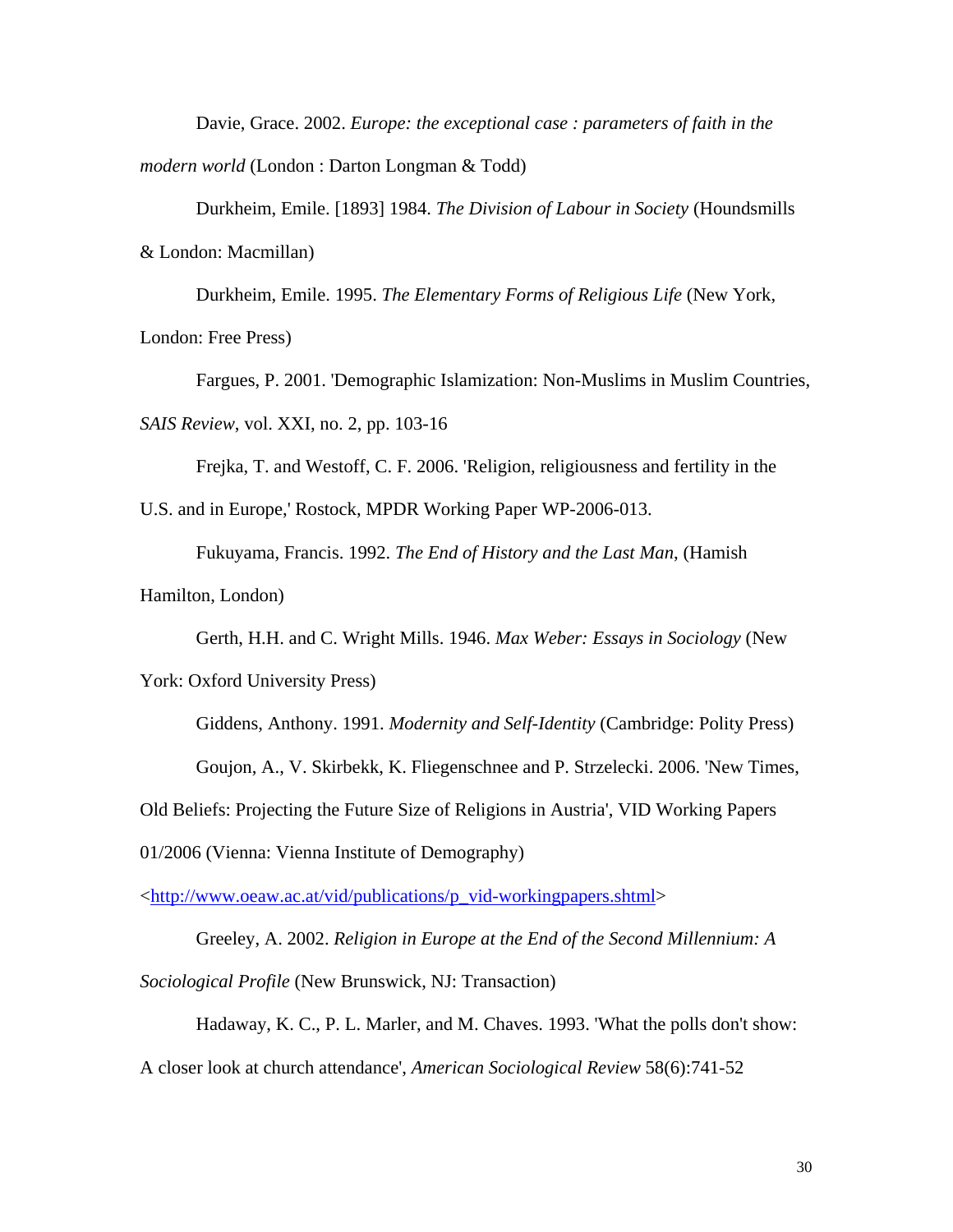Halman, Loek and Veerle Draulans. 2006. 'How secular is Europe?', *The British Journal of Sociology*, Vol.57, Iss. 2, pp. 263-88

Hayes, B. 1996. 'Gender Differences in Religious Mobility in Britain', *British Journal of Sociology*, Vol. 47, No. 4, pp. 643-56

Home Office. 2003. Communities Group and BMRB. Social Research, Home Office Citizenship Survey, 2001 [computer file]. Colchester, Essex: UK Data Archive [distributor], November 2003. SN: 4754.

Office for National Statistics and Home Office. 2005. Communities Group, Home Office Citizenship Survey, 2003 [computer file]. 2nd Edition. Colchester, Essex: UK Data Archive [distributor], June 2005. SN: 5087.

Hout, M. 2003. "Demographic methods for the sociology of religion", in Michele Dillon (ed.), *Handbook of the Sociology of Religion* (Cambridge: Cambridge University Press)

Hout, M. and C. Fischer. 2002. 'Why More Americans Have No Religious Preference,' *American Sociological Review*, Vol. 67, No. 2, pp. 165-90

Hout, M., A. Greeley and M. Wilde. 2001. 'The Demographic Imperative in Religious Change in the United States', *American Journal of Sociology*, Vol. 107, No. 2, pp. 468-500

Kaufmann, Eric. 2004. *The Rise and Fall of Anglo-America: The Decline of Dominant Ethnicity in the United States* (Cambridge, MA: Harvard University Press)

Lesthaeghe, Ron & L. Neidert. 2005. 'The "Second Demographic Transition" in the US: Spatial Patterns and Correlates', ID working paper

<http://www.vub.ac.be/SOCO/Lesthaeghe.htm>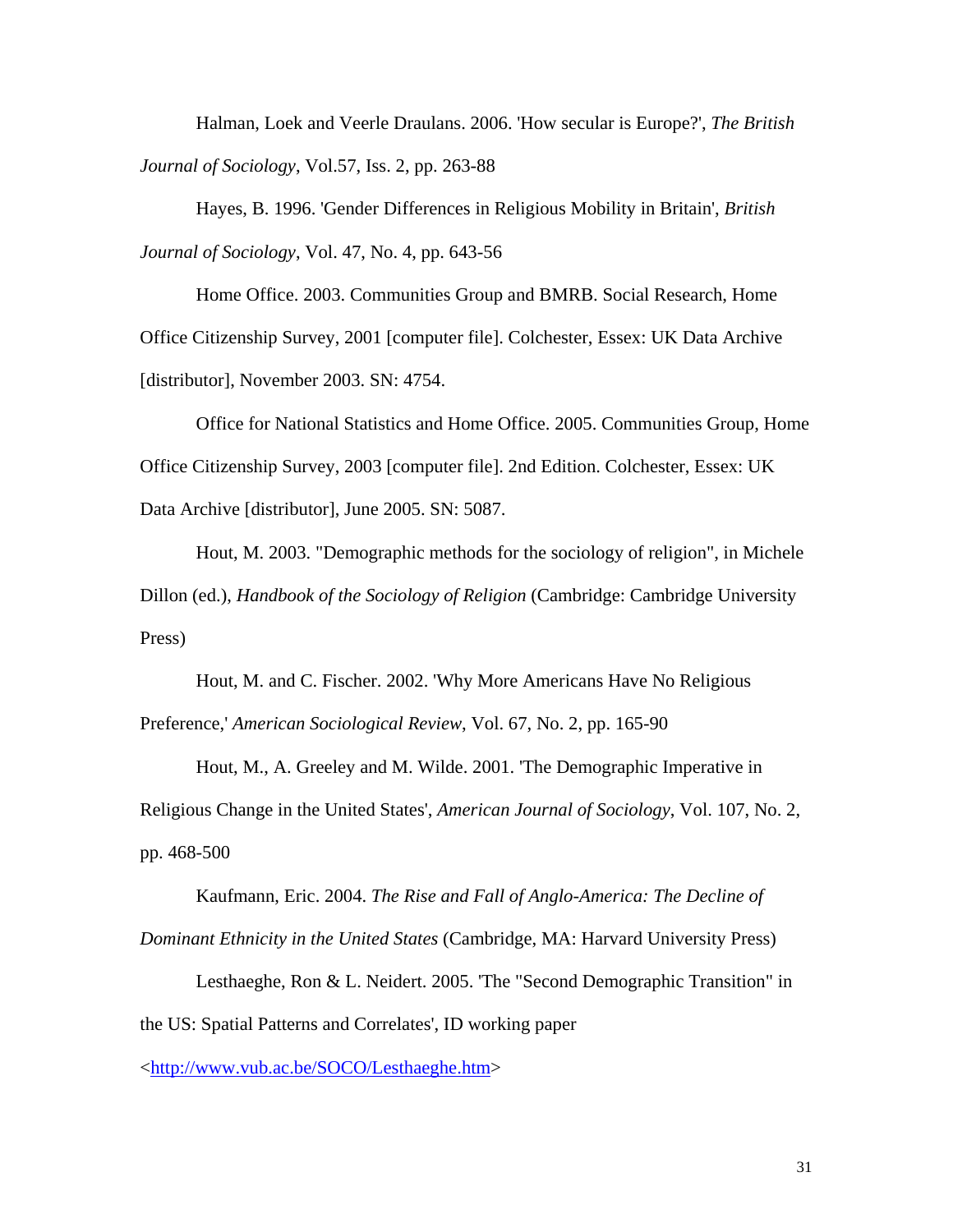Martin, David. 2001. *Pentecostalism: the World their Parish* (Oxford: Blackwell) Marx, Karl. 1973. *The Revolutions of 1848* (London: Penguin)

McCleary, R. and R. Barro. 2006. 'Religion and Political Economy in an International Panel', *Journal for the Scientific Study of Religion*, Vol. 45, No. 2, pp. 149- 75

Norris, Pippa and Ronald Inglehart. 2004. *Sacred and Secular: Religion and Politics Worldwide* (Cambridge: Cambridge University Press)

Phalet, K. & Frea Haker. 2004. 'Moslim in Nederland. Diversiteit en verandering in religieuze betrokkenheid: Turken en Marokkanen in Nederland 1998-2002', SCPwerkdocument 106b. (Sociaal en Cultureel Planbureau, Utrecht, & Ercomer-ICS, Universiteit Utrecht)

Roof, Wade Clark and William McKinney. 1987. *American Mainline Religion:* 

*Its Changing Shape and Future* (New Brunswick: Rutgers University Press)

Sherkat, Darren E. 2001. 'Tracking the Restructuring of American Religion: Religious Affiliation and Patterns of Religious Mobility, 1973-1998', *Social Forces*, Vol. 79, No. 4, pp. 1459-93

Stark, R. and Roger Finke. 2000. *Acts of Faith: Explaining the Human Side of Religion* (Berkeley; University of California Press)

Stark, Rodney and Laurence R. Iannaccone. 1994. 'A Supply-Side Reinterpretation of the "Secularization" of Europe,' *Journal for the Scientific Study of Religion*, Vol. 33, No. 3, pp. 230-52

Stark, Rodney. 1996. *The Rise of Christianity : a Sociologist Reconsiders History* (Princeton, N.J : Princeton University Press)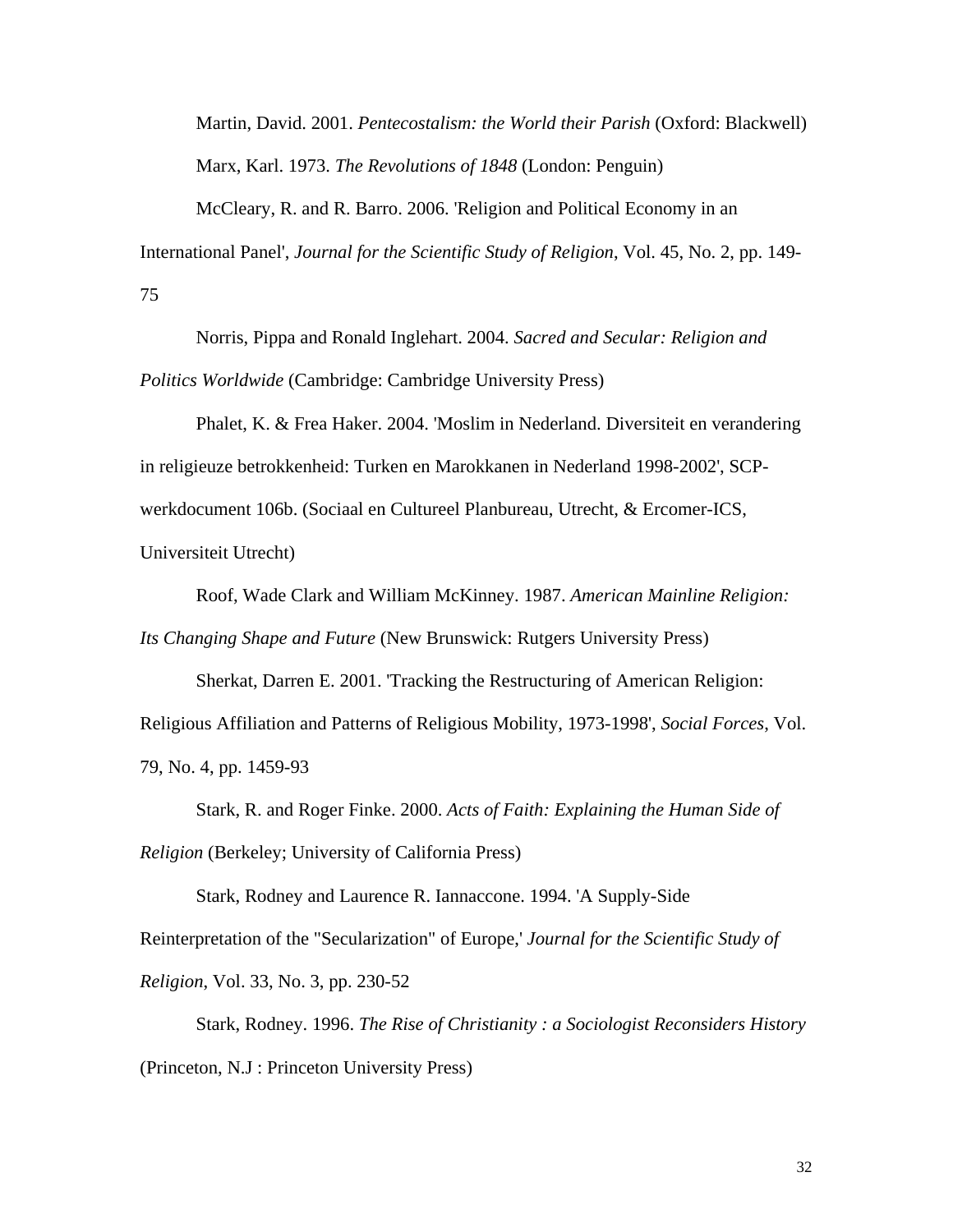Surkyn, J. and R. Lesthaeghe, 2004, 'Value Orientations and the Second Demographic

Transition (STD) in Northern, Western and Southern Europe: An Update,' *Demographic Research*, Special Collection 3, Article 3 <www.demographicresearch.org>

Tilley, J. 2003. 'Secularization and aging in Britain: Does family formation cause greater religiosity?', *Journal for the Scientific Study of Religion* 42(2):269–78

van de Kaa, D. 1987. 'Europe's Second Demographic Transition', *Population Bulletin*, 42:1, pp. 1-57.

UK Census 2001 (Office of National Statistics)

Van Tubergen, Frank. 2006. 'Religious Affiliation and Attendance Among Immigrants in Eight Western Countries: Individual and Contextual Effects', *Journal for the Scientific Study of Religion* 45(1):1-22

Van Tubergen, Frank. 2007. 'Religious Affiliation and Participation among Immigrants in a Secular Society: A Study of Immigrants in The Netherlands', *Journal of Ethnic and Migration Studies* (forthcoming)

Voas, D., D., V.A. Olson and A. Crockett. 2002. 'Religious pluralism and participation: Why previous research is wrong', *American Sociological Review* vol. 67(2): 212-30.

Voas, D. 2003. 'Intermarriage and the Demography of Secularisation', *British Journal of Sociology* 54(1): 83-108

Voas, D. and A. Crockett. 2005. 'Religion in Britain: Neither believing nor belonging', *Sociology* 39(1): 11-28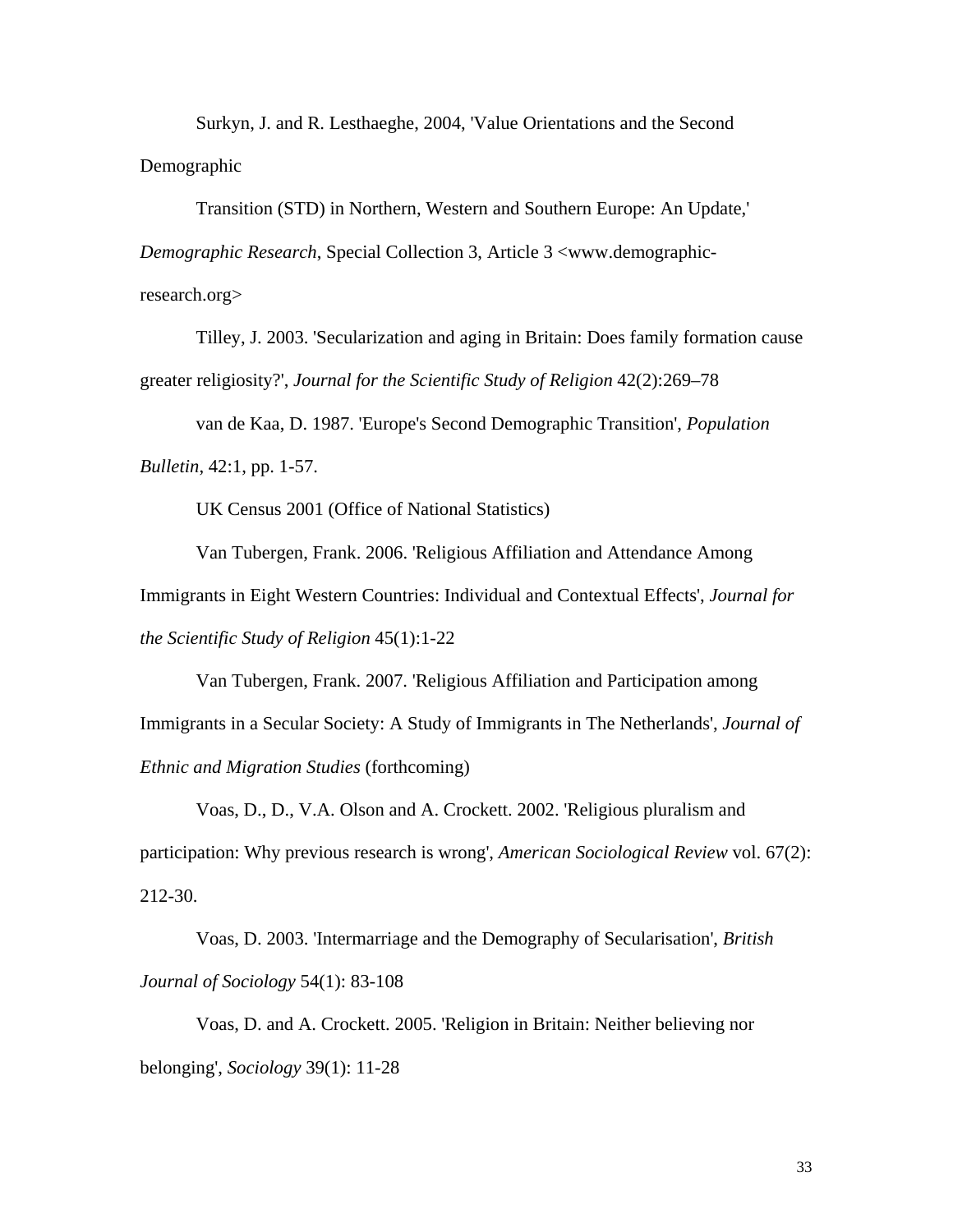Crockett, A. and D. Voas. 2006. 'Generations of Decline: Religious Change in 20th-Century Britain', *Journal for the Scientific Study of Religion*, forthcoming

<sup>1</sup> Exceptions being the studies on Britain and the Netherlands which confirm that the decline in religiosity is a generational rather than life cycle effect. (Voas & Crockett 2005)

 $2$  These figures are based on weekly attendance. Some claim that weekly attendance may not be as good an indicator as monthly attendance within the main European churches that are not congregationally organised, though the trends in this data hold for both monthly and weekly attendance. For a general critique of weekly attendance figures, see Hadaway et al. 1993.

 $3$  In surveys where samples for the oldest and youngest cohorts are small, numbers tend to fluctuate a great deal, thus these results are omitted.

 $4$  Hayes (1996) also finds that women are significantly less likely to switch denomination, but did not note the prominence of women among converts from secularism.

 $<sup>5</sup>$  See Hayes (1996: 644) for further references on the role of women in the transmission</sup> of religious values. Religious couples may fail to pass on their values to their children, of course, something which we cannot test from our survey data. There is also the question of the impact of mixed marriages between secular and religious people on the level of secularisation, which falls outside the scope of this paper. Voas finds that mixed marriages in Britain and the Netherlands tend to lead to apostasy among formerly religious spouses. However, these two studies are a) based upon measures of religious affiliation rather than religiosity, and b) remain unclear about whether those who leave their religious affiliation after marriage to a secular spouse are self-selected to do so. In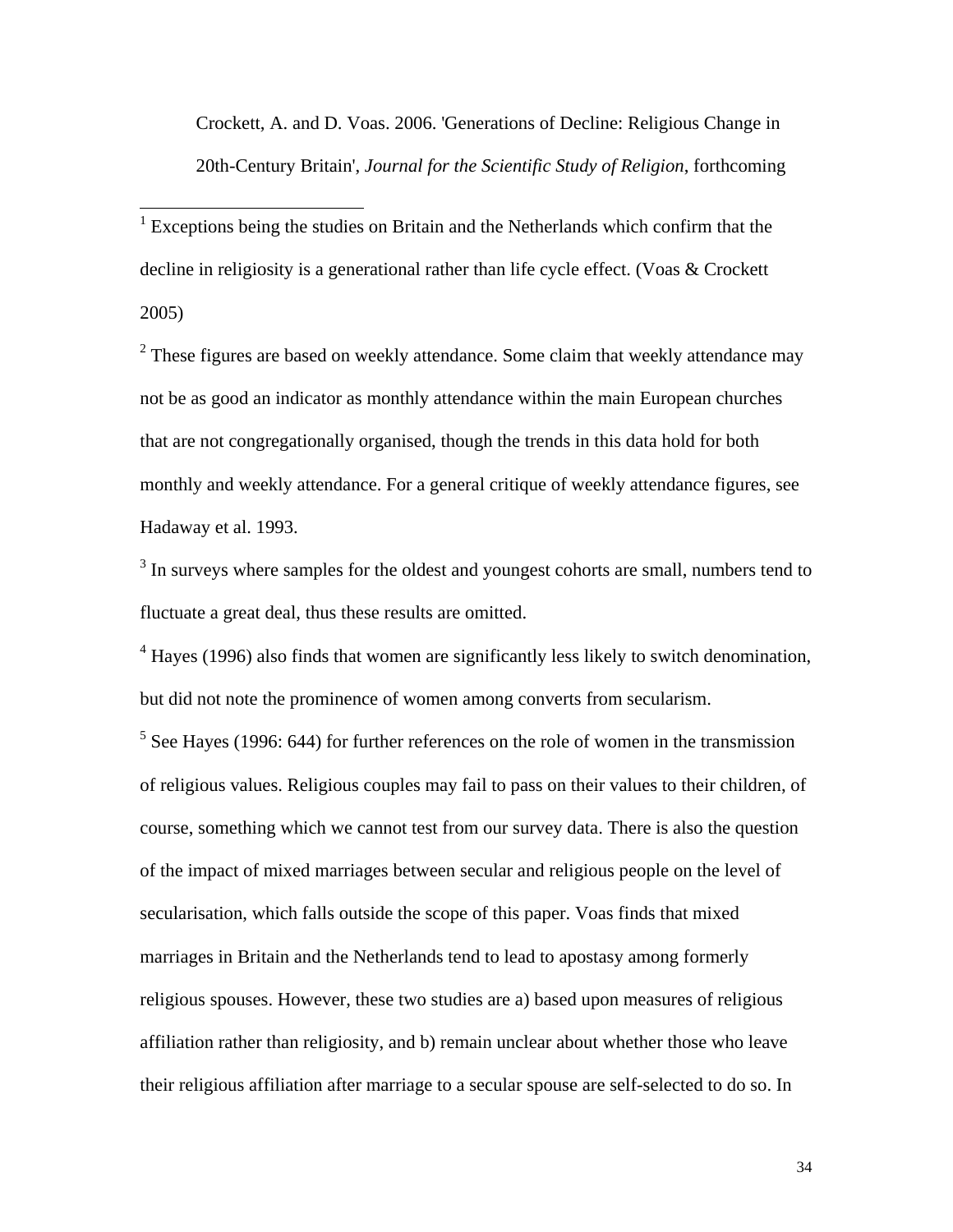addition, 'the religiously sterilising' effect of mixed marriage appears to vary with the degree of secularism in the country such that there is no similar effect in the more religious context of the United States. (Voas 2003: 91-3) All told, it is difficult to infer that 'religious' people are becoming 'not religious' or 'atheists'. It may therefore be the case that marriage patterns reflect, rather than affect, overarching patterns of secularisation.

 $\overline{\phantom{a}}$ 

<sup>6</sup> Assumes that the tempo of fertility in all cases follows a 'late fertility' pattern and standard developed country mortality schedule based on the Brass General Standard. Assumes constant fertility differences and constant levels of religious-secular 'migration' by age and sex throughout the duration of the projection. Projections use *People* version 3.0.

 $<sup>7</sup>$  Note that this figure is for the six most secular countries and is somewhat less than the</sup> 15-20 percent for all ten countries sampled.

<sup>8</sup> These grouping assumptions have important consequences for our projections because the unsmoothed data show a large influx of female converts in the 18-24 age group and a slow apostasy thereafter whereas the smoothed results assume a more modest influx of female converts into the childbearing age ranges. Smoothing substantially reduces the proportion of religious population in 2104, by around ten percentage points.

 $9^9$  Just over 400 Muslim respondents were captured in the 2004 ESS, of which 173 lived in the ten countries studied in this article.

 $10$  For example, the 'Muslim Communities in Europe' study or the new NORFACE research programme on the 'Re-emergence of Religion as a Social Force in Europe' <http://www.norface.org>.